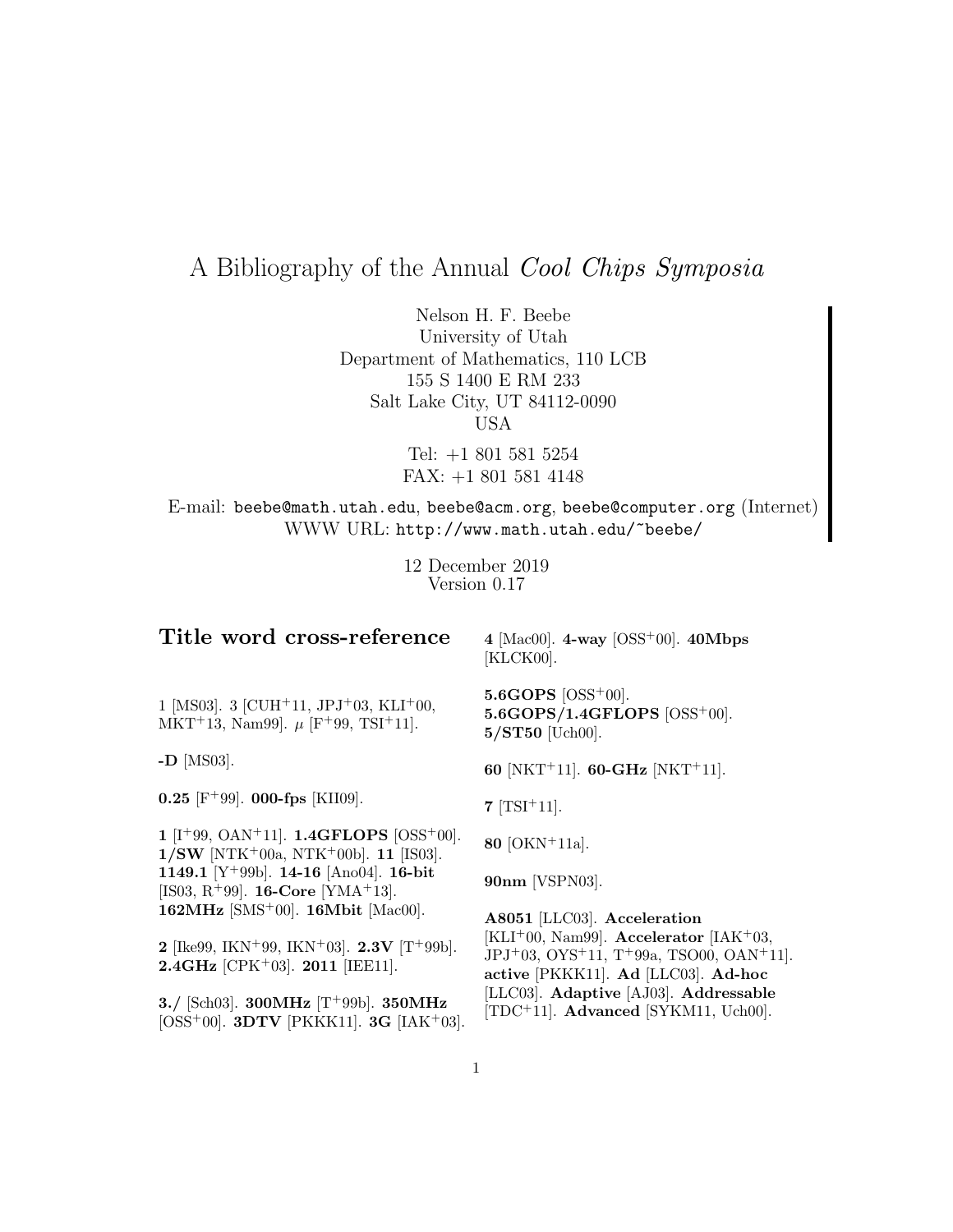**advisory** [Ano11f]. **Age** [Mak00, MEY01]. **Aimed** [MOT<sup>+</sup>03b]. **Algorithm** [KOK<sup>+</sup>03]. **Alignment** [KP03]. **ALU**  $[R^+99]$ . **Ambient** [Rab03]. **Analysis** [CK11b, Miy03, CK11a]. **Anticipation** [Koh03]. **Application**  $[CPK<sup>+</sup>03, IAK<sup>+</sup>03, Mat03, Kiy00, YHT<sup>+</sup>11].$ **Applications** [HOY<sup>+</sup>03, HHNK09, KIM<sup>+</sup>09, MOT<sup>+</sup>03a, MTA<sup>+</sup>03, Uch00, VSPN03, TSI<sup>+</sup>11, TFH<sup>+</sup>03]. **Approach** [ERG03]. **April** [Ano99, Ano00, Ano01, Ano02, Ano03, Ano04, IEE11]. **Architecture** [Col99, DSET<sup>+</sup>03, Fly99, Gon99, Gon00,  $HHNK09, 1k.99, 1KM00, Mit99, SMH<sup>+</sup>03.$ **architectures** [Ano11m]. **Area** [Hen00, NTK<sup>+</sup>00a, NTK<sup>+</sup>00b]. **ARM920T** [Lar99]. **Arrays** [OYS<sup>+</sup>11]. **ASICs** [Kob99]. **asymptotically** [LMW03]. **Async** [AITA03]. **Async-WASMII** [AITA03]. **Asynchronous** [Fur03a, Fur03b, IKN<sup>+</sup>03, LLC03, Nan03]. **audio** [Mac00]. **Aware** [KKL<sup>+</sup>09, HSB<sup>+</sup>03].

### **Baseband**

[JH03, Ano11m, TSI<sup>+</sup>11, YYS<sup>+</sup>11]. **Based** [KP03, YIA<sup>+</sup>03, Gon00, Ike99, Y<sup>+</sup>99b]. **Basic** [Fly99]. **Better** [Mak00, MEY01]. **Bias** [Miy03]. **biography** [Ano11d, Ano11t]. **BIST** [Y<sup>+</sup>99b]. **bit** [IS03, R<sup>+</sup>99]. **Block** [KP03, MOT<sup>+</sup>03a]. **Block-Based** [KP03]. **Block-noise-free** [MOT<sup>+</sup>03a]. **Blood** [Alt11]. **Body** [Miy03, NSI<sup>+</sup>03]. **Body-Tied** [NSI<sup>+</sup>03]. **Brain** [Shi99]. **Branch** [K<sup>+</sup>99b]. **Broadcast** [NOH<sup>+</sup>03]. **Broadcasting** [SYKM11]. **Browsing** [Zuc04]. **Buffer** [K<sup>+</sup>99b]. **Built** [Dit00]. **Bunka** [Ano03, Ano04, IEE11]. **Burst** [KLCK00]. **Business** [Koh03].

**Cache** [KP03, PLL<sup>+</sup>00, Taj03, ZJM<sup>+</sup>03]. **CalmRISC** [K<sup>+</sup>99a]. **Camera** [MOT<sup>+</sup>03a, SYKM11]. **Capable** [MOT<sup>+</sup>03a]. **Card** [Sut99, T<sup>+</sup>99a]. **carrier** [NKT<sup>+</sup>11]. **Cells** [YIA<sup>+</sup>03]. **Center**

[Ano03, Ano04, IEE11]. **chair** [Ano11f, Ano11g]. **chairs** [Ano11h]. **Challenges** [Bor99a, Bor99b]. **Changing** [AHL03]. **Chaotic** [MS03]. **Characterization** [HSB<sup>+</sup>03]. **Chip** [EK04, ERG03, Fur03b, IS03, IKN<sup>+</sup>99, Isa99, JH03, Lar99, MTN<sup>+</sup>00, Mat00, MOT<sup>+</sup>03b, NOH<sup>+</sup>03, OKN<sup>+</sup>11b, SKI<sup>+</sup>00, SMS<sup>+</sup>00, TFH<sup>+</sup>03, VSPN03, YOS00, Ano11n, IKM00, KSH<sup>+</sup>00]. **chip-to-chip** [Ano11n]. **Chips** [Alt11, Alt13, Ano99, Ano00, Ano01, Ano02, Ano03, Ano04, CPK<sup>+</sup>03, IEE11, IA11, IA13, Nak99, Nak00b, OYS<sup>+</sup>11, Zuc04, IA09]. **Circuits** [TAD<sup>+</sup>00]. **Clean** [Sch03]. **Clock** [T<sup>+</sup>99b, LMW03]. **Closing** [Mas00, Nis03]. **CMOS** [CPK<sup>+</sup>03, F<sup>+</sup>99]. **Co** [Sut99, YDKA03]. **Co-design** [YDKA03]. **Co-Processor** [Sut99]. **coarse** [YYS<sup>+</sup>11]. **coarse-grained** [YYS<sup>+</sup>11]. **Codec** [KIM<sup>+</sup>09, Mac00]. **coherent** [NKT<sup>+</sup>11]. **committee** [Ano11f, Ano11g, Ano11h]. **committees** [Ano11e]. **Communication** [OKN<sup>+</sup>11b, Rab03, OKN<sup>+</sup>11a]. **Communications** [Ano03, Ano04, Shi99]. **Comparisons** [KP03]. **Compatible** [Dit00, IS03]. **Compiler** [SHM<sup>+</sup>03]. **Compression** [MOT<sup>+</sup>03a]. **Computation** [Rab03]. **Computational** [Sch03]. **Computing** [HSB<sup>+</sup>03, Sch03, Mat04]. **Configurable** [Hen00, Uss00]. **Configurations** [Mat03]. **Considerations** [TAD<sup>+</sup>00]. **Considering** [Miy03]. **Consisting** [YIA<sup>+</sup>03]. **Consortium** [Gon00]. **Constructive** [TSA03]. **Consumer** [Mat00]. **Consumption** [HSB<sup>+</sup>03, IKM00]. **Content** [TDC<sup>+</sup>11]. **Contents** [Ano11a]. **Control** [KOK<sup>+</sup>03, LLC03, T<sup>+</sup>99b]. **Controlled** [KKL<sup>+</sup>09]. **Controller** [LLC03, OKN<sup>+</sup>11a]. **COOL** [IEE11, Alt11, Alt13, Ano99, Ano00, Ano01, Ano02, Ano03, Ano04, IA11, IA13, Nak99, OYS<sup>+</sup>11, CUH<sup>+</sup>11, SMH<sup>+</sup>03, Zuc04, IA09, Nak00b]. **Cooler** [Mak00, MEY01]. **Cooperative** [Ike99, MTA+03, PLL+00].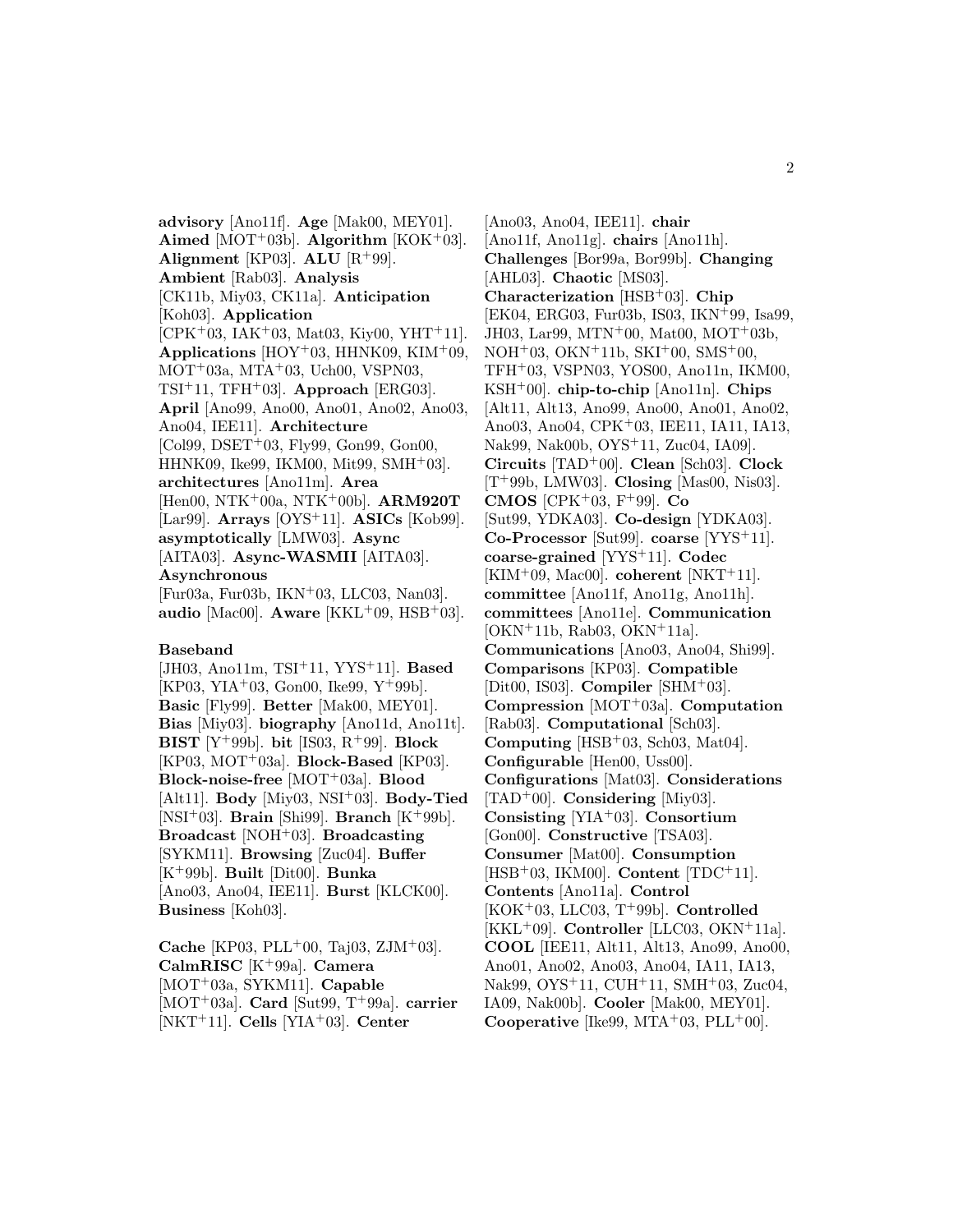**Coprocessor** [K<sup>+</sup>99a]. **Core** [IS03, Kiy00, Nak00a, Uch00, YDKA03, YMA<sup>+</sup>13, Cor04, YYS<sup>+</sup>11]. **cores** [KSH<sup>+</sup>00]. **Correspond** [Mit99]. **Cost** [K<sup>+</sup>99b, CPK<sup>+</sup>03]. **Cost-Effective** [K<sup>+</sup>99b]. **Coupled** [MTN<sup>+</sup>00]. **CPU** [KOK<sup>+</sup>03, Mat03]. **Crusoe** [Dit00]. **Cryptographic** [T<sup>+</sup>99a]. **Cryptography** [Sut99, TSO00]. **CSLA** [TSA03].

**D** [CUH<sup>+</sup>11, JPJ<sup>+</sup>03, KLI<sup>+</sup>00, MKT<sup>+</sup>13, MS03, Nam99]. **D30V** [TWN<sup>+</sup>99]. **D30V/MPEG** [TWN<sup>+</sup>99]. **Data** [ERG03]. **Dataflow** [SMK<sup>+</sup>00a, SMK<sup>+</sup>00b]. **Datapath** [OAN<sup>+</sup>11]. **Dawn** [yC01]. **Debug** [Col99, Gon00]. **Decode**  $[T^+99b]$ . **Deep** [FHR99, Fly99, TSI<sup>+</sup>11]. **deep-sleep** [TSI<sup>+</sup>11]. **Deep-Submicron** [FHR99]. **Defined** [SYY<sup>+</sup>11]. **Demodulator** [KLCK00]. **density** [LMW03]. **dependable** [OKN<sup>+</sup>11a]. **Design** [AHL03, Bor99a, Bor99b, ERG03, FHR99, Fur03a, HHNK09, J<sup>+</sup>99, Kob99, Kyu99, LLC03, Miy03, Nan03, R<sup>+</sup>99, TSA03, CUH<sup>+</sup>11, VSPN03, YDKA03]. **designed** [IKN<sup>+</sup>03]. **Designs** [Alt11, Ano11p]. **detection** [NKT<sup>+</sup>11]. **Development** [Nak00a]. **Deviation** [Mit99]. **Device** [YDKA03]. **Devices** [Alt13, JPJ<sup>+</sup>03, MAA<sup>+</sup>11]. **Digital**  $[Alt13, KLCK00, MOT<sup>+</sup>03a, Mat00,$ NOH<sup>+</sup>03, Tak99, LMW03]. **Direct** [SMK<sup>+</sup>00a, SMK<sup>+</sup>00b]. **Directed** [CK11b, CK11a]. **direction** [MAA<sup>+</sup>11]. **Directions** [Mak00, MEY01]. **Discussion** [IMD<sup>+</sup>00, SMH<sup>+</sup>03]. **discussions** [Ano11r, MAA<sup>+</sup>11]. **Distributed** [I<sup>+</sup>99, Y<sup>+</sup>99a]. **distribution** [LMW03]. **Distributor** [ERG03]. **Domain** [NKI<sup>+</sup>09]. **DRAM** [IKM00, Mac00, Sak03]. **DRAM/Logic** [IKM00]. **DRLE** [F<sup>+</sup>99]. **DRP** [AJ03]. **DSP** [YOS00, VSPN03, Y<sup>+</sup>99b]. **Dual**  $[J+99, KSH+00]$ . **Dual-Port**  $[J+99]$ .

**Dynamic** [KOK<sup>+</sup>03, TAD<sup>+</sup>00, YYS<sup>+</sup>11].

**Dynamically** [AJ03,  $F+99$ ,  $IKN+03$ ].

**edge** [PKKK11]. **editor** [IA13, Nak99]. **Editors** [IA09]. **Effective** [K<sup>+</sup>99b]. **Efficient** [K<sup>+</sup>99a, Sch03, Y<sup>+</sup>99b]. **Electronics** [Mat00]. **Elements** [AHL03, MS03]. **Embedded** [AHL03, Col99, IS03, JPJ<sup>+</sup>03, J<sup>+</sup>99, LLC03, NKI<sup>+</sup>09, OSS<sup>+</sup>00, PLL<sup>+</sup>00, WM03, Mac00]. **EmDavid** [JPJ<sup>+</sup>03]. **Enable** [Zuc04]. **enables** [Rab03]. **Encoder** [Ike99, IKN<sup>+</sup>99, SMS<sup>+</sup>00]. **Encoding** [SMS<sup>+</sup>00]. **Energy** [Cor04, IKM00, Sch03]. **Engine**  $[F^+99]$ . **Engines**  $[T^+99a]$ . **Environment** [SKI<sup>+</sup>00, SMK<sup>+</sup>00a]. **Era** [yC00, yC01, Fly99]. **Evaluation** [Mit99, NSI<sup>+</sup>03, TSA03, AITA03]. **Evolutionary** [Shi99]. **evolutions** [MAA<sup>+</sup>11]. **Execution** [CK11b, SMK<sup>+</sup>00a, CK11a]. **Express** [OKN<sup>+</sup>11b, OKN<sup>+</sup>11a].

 $\mathbf{F}$  [OKN<sup>+</sup>11a]. **Fast** [T<sup>+</sup>99a, CK11a]. **Feed**  $[KOK<sup>+</sup>03]$ . **Feed-Forward**  $[KOK<sup>+</sup>03]$ . **FGA** [KLI<sup>+</sup>00]. **Final** [Ano11b]. **Fixed** [Y<sup>+</sup>99b]. **FlexGrip** [YHT<sup>+</sup>11]. **Flexibility** [Hen00]. **Flexible** [Mat03]. **floating** [PKKK11]. **floating-point** [PKKK11]. **Forward** [KOK<sup>+</sup>03]. **Foundries** [yC01]. **Four** [MTN<sup>+</sup>00]. **Four-Way** [MTN<sup>+</sup>00]. **fps**  $[KII09]$ . **frames**  $[MOT^+03a]$ . **frames**/s [MOT<sup>+</sup>03a]. **free** [MOT<sup>+</sup>03a]. **Frequency** [MTA<sup>+</sup>03]. **Frequency-Voltage** [MTA<sup>+</sup>03]. **Front** [Ano11c]. **Fujitsu** [YMA<sup>+</sup>13]. **Full** [KIM<sup>+</sup>09]. **Fully** [IKN<sup>+</sup>03, KLCK00]. Functional [AHL03, HOY<sup>+</sup>03]. **Fundamental** [MS03]. **Fusion** [Nan03, MAA<sup>+</sup>11]. **Future** [Nak00a, SMH<sup>+</sup>03, Miy03]. **Fuzzy**  $[KKL+09]$ .

**Gates** [MS03]. **Gating** [CK11b, CK11a]. **Gbps** [NKT<sup>+</sup>11, OKN<sup>+</sup>11a]. **Generation** [Hee00, YMA<sup>+</sup>13]. **Geometry**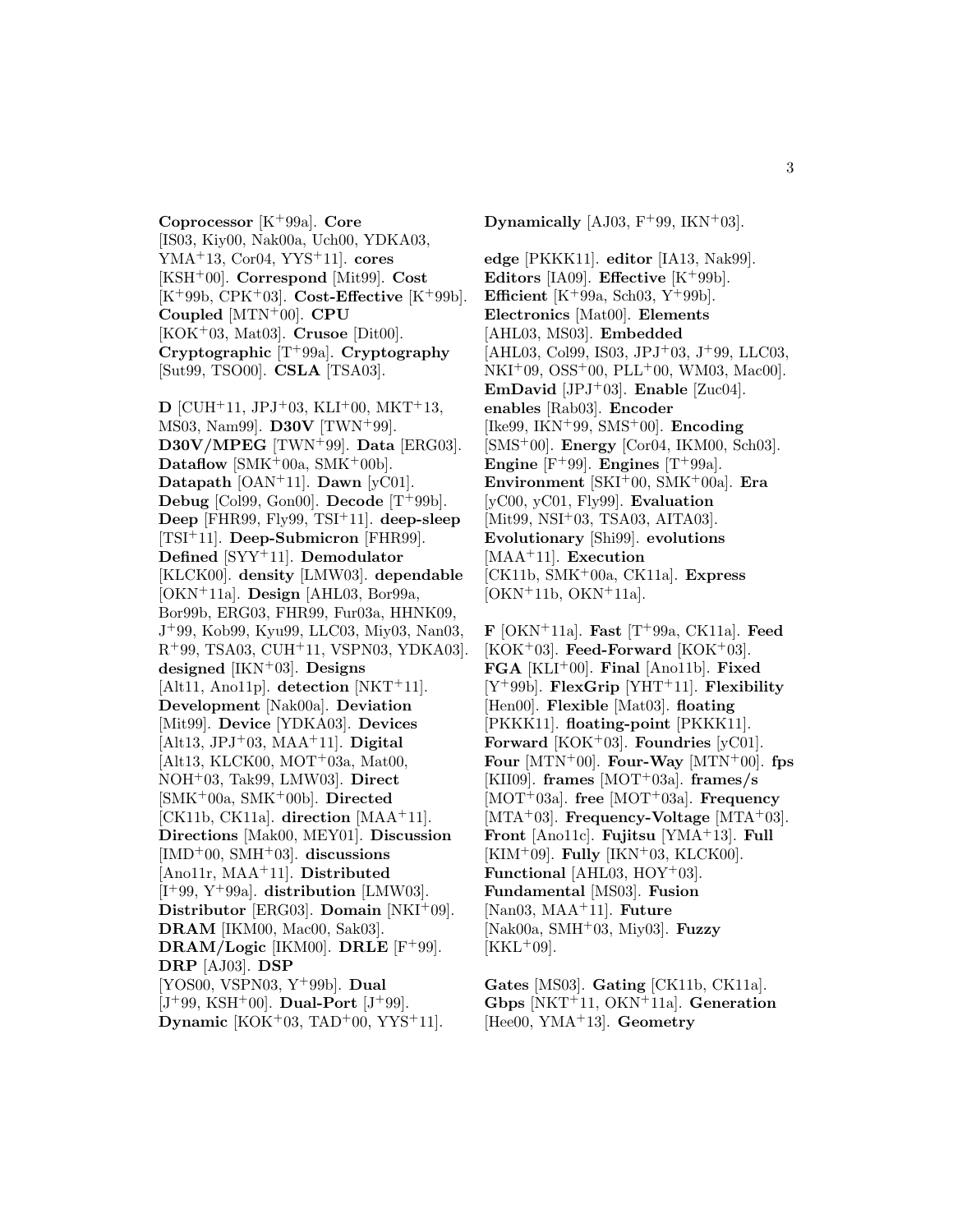[KLI<sup>+</sup>00, Nam99]. **GHz**  $[NKT^+11, TFH^+03]$ . **Gigahertz**  $[TAD^+00]$ . **glasses** [PKKK11]. **Global** [Col99]. **Going** [Alt13]. **GPS** [JH03]. **grained** [YYS<sup>+</sup>11]. **Graphic** [JPJ<sup>+</sup>03]. **Graphics** [KLI<sup>+</sup>00, Nam99]. **Graphs** [SMK<sup>+</sup>00a, SMK<sup>+</sup>00b]. **Grid** [Mat04]. **Guest** [IA13, IA09, Nak99].

**Hardware** [AJ03, SMK<sup>+</sup>00a, SMK<sup>+</sup>00b, TSO00, YHT<sup>+</sup>11]. **harmony** [MAA<sup>+</sup>11]. **having** [LMW03]. **HD** [KIM<sup>+</sup>09, Kiy00]. **HD-TV** [Kiy00]. **HDTV** [NOH<sup>+</sup>03]. **Heterogeneous** [Alt11, MKT<sup>+</sup>13]. **Hierarchical** [ZJM<sup>+</sup>03]. **High** [Ano99, Ano00, Ano01, Ano02, Ano03, Ano04, Ano11n, CGMV99, ERG03, IKM00,  $KOK+03$ ,  $KSH+00$ , Lar99, Mat03, SNO<sup>+</sup>03, Sut99, SYY<sup>+</sup>11, Taj03, Tak99, VSPN03,  $ZJM^{+}03$ , LMW03, SMH<sup>+</sup>03, YHT<sup>+</sup>11]. **High-Performance** [CGMV99, IKM00, Lar99, Sut99, Ano11n,  $KSH<sup>+</sup>00$ ,  $SMH<sup>+</sup>03$ ,  $YHT<sup>+</sup>11$ ]. **High-Performance/Low-Energy** [IKM00]. **High-Speed** [Ano99, Ano00, Ano01, Ano02, Ano $03$ , Ano $04$ , ERG $03$ , ZJM<sup>+</sup> $03$ . **High-Throughput** [SYY<sup>+</sup>11]. **Highly** [HOY<sup>+</sup>03, YHT<sup>+</sup>11]. **hoc** [LLC03]. **Hybrid** [JH03].

**I-Cache** [KP03]. **I/F** [OKN<sup>+</sup>11a]. **IEEE** [IEE11, Y<sup>+</sup>99b, Alt13]. **II** [Ano99, Ano11j, Miy03]. **III** [Ano00, Ano11k, Miy03, Nak00b]. **Image** [KII09, MOT<sup>+</sup>03a]. **Impact** [MAA<sup>+</sup>11]. **Implementation** [Col99, Miy03, MS03, YIA<sup>+</sup>03, Y<sup>+</sup>99b, AITA03]. **implements** [Gon00]. **In-System** [Kyu99]. **Increases** [Hen00]. **Inductive** [MKT<sup>+</sup>13]. **inherent** [LMW03]. **inner** [CK11a]. **Instruction** [T<sup>+</sup>99b]. **Integrated** [Taj03]. **Intel** [Hee00]. **Intelligence** [Rab03]. **intelligent** [OKN<sup>+</sup>11a]. **Interconnect**  $[Func03b, Ano11n, \text{CUH+11}].$ 

**interconnection** [CUH<sup>+</sup>11]. **Interface** [Col99, K<sup>+</sup>99a, MKT<sup>+</sup>13]. **International** [Ano99, Ano00, Ano01, Ano02, Ano03, Ano04]. **Internet** [Isa99]. **interrupt** [OKN<sup>+</sup>11a]. **Introducing** [Nak99]. **Introduction** [Fur03a, IA09, Nak99, IA13]. **invariance** [LMW03]. **Invited** [Bor99b, Fur03b, Hee00, Koh03, Kyu99, Mat00, Sch03, Shi99, Tak99, Ano11d]. **IP** [yC00, yC01]. **Issues** [FHR99, Fly99]. **IV** [Ano01, Ano02, Ano11l]. **IX** [Ano11m].

**Japan** [Ano99, Ano00, Ano01, Ano02, Ano03, Ano04, IEE11]. **Japanese** [Sak03]. **Joho** [Ano03, Ano04, IEE11]. **JPEG2000** [MOT<sup>+</sup>03a]. **JUMP** [I<sup>+</sup>99]. **JUMP-1**  $[I+99]$ . **Just** [SHM<sup>+</sup>03].

**Kaikan** [Ano00, Ano01, Ano02]. **Key** [Sut99, TSO00]. **Keynote** [Ano11d, Ano11k, Ano11o, Ano11q, yC00, Dit00, Fly99, Mak00, Rab03, Sak03]. **Kikai** [Ano00, Ano01, Ano02]. **Kikai-Shinko-Kaikan** [Ano00, Ano01, Ano02]. **Kyoto** [Ano99].

**L2** [Taj03]. **Large** [Kob99, OAN<sup>+</sup>11]. **Large-Scale** [Kob99]. **Late** [DSET<sup>+</sup>03]. **Latency** [Mit99]. **Layer** [Ike99]. **Level** [K<sup>+</sup>99b]. **light** [I<sup>+</sup>99]. **line** [TDC<sup>+</sup>11]. **List** [Ano11e]. **Local** [NTK<sup>+</sup>00a, NTK<sup>+</sup>00b]. **Logic** [F<sup>+</sup>99, IKM00, IKN<sup>+</sup>03]. **Logical** [MS03]. **Loop** [CK11b, CK11a]. **Loop-Directed** [CK11b, CK11a]. **loops** [CK11a]. **Low** [Ano99, Ano00, Ano01, Ano02, Ano03, Ano04, Ano11p, CPK<sup>+</sup>03, Dit00, HOY<sup>+</sup>03, JH03, KP03, KOK<sup>+</sup>03, Kob99, Lar99, Mat00, Miy03, MOT<sup>+</sup>03b, PLL<sup>+</sup>00, R<sup>+</sup>99, SYY<sup>+</sup>11, Tak99, T<sup>+</sup>99a, VSPN03, ZJM<sup>+</sup>03, CUH<sup>+</sup>11, Mac00, NKT<sup>+</sup>11, OAN<sup>+</sup>11, PKKK11, Rab03, TSI<sup>+</sup>11]. **Low-cost** [CPK<sup>+</sup>03]. **Low-Energy** [IKM00]. **Low-Power** [Ano99, Ano00, Ano01, Ano02, Ano03, Ano04,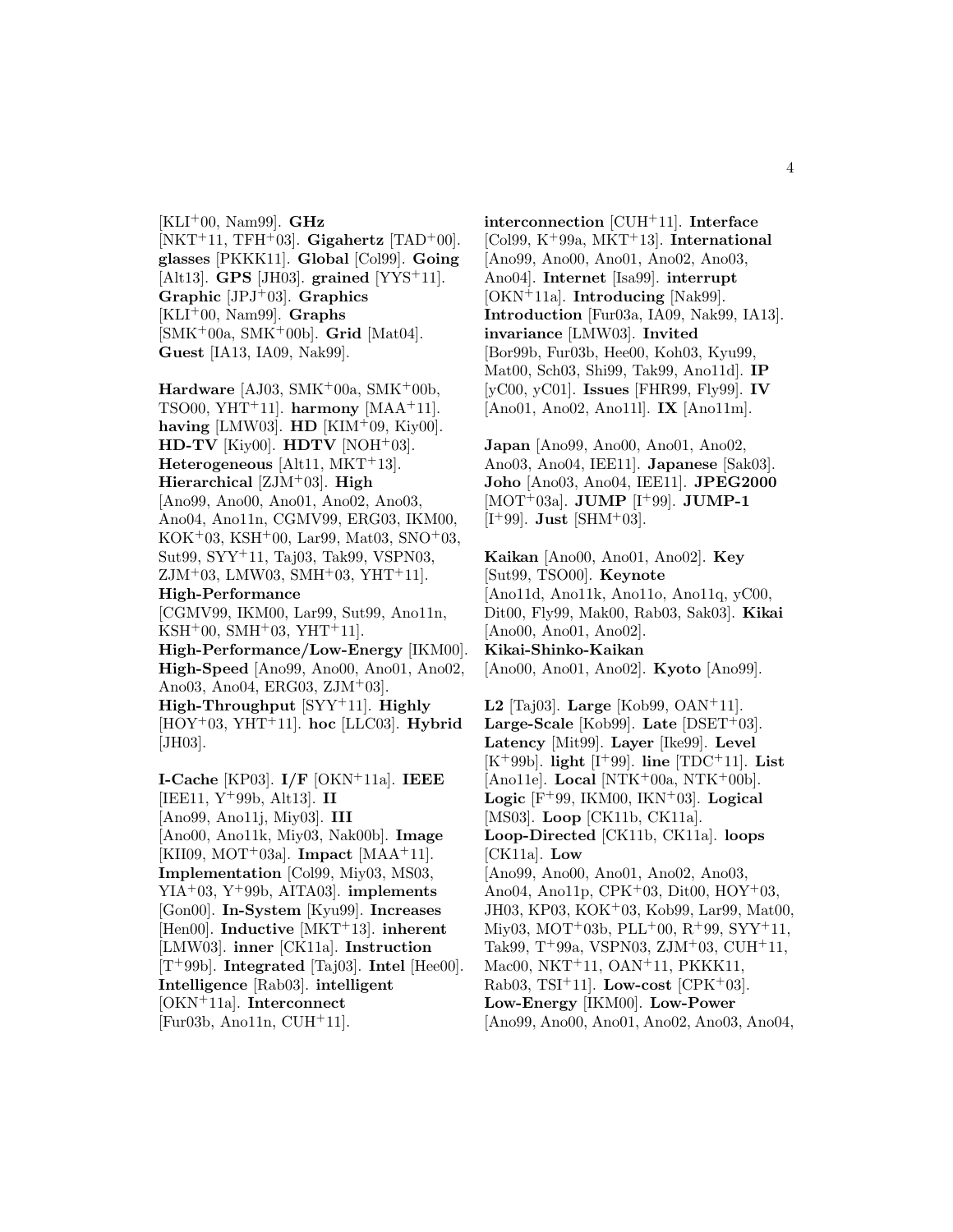Dit00, HOY<sup>+</sup>03, Lar99, Miy03, MOT<sup>+</sup>03b, PLL<sup>+</sup>00, SYY<sup>+</sup>11, T<sup>+</sup>99a, Ano11p, CPK<sup>+</sup>03, NKT<sup>+</sup>11, PKKK11, TSI<sup>+</sup>11]. **LSI**  $[CUH+11, Ike99, Isa99, IKN+03, Mac00,$ Miy03, NOH<sup>+</sup>03, NTK<sup>+</sup>00a, NTK<sup>+</sup>00b, TSI<sup>+</sup>11]. **LSIs** [IKM00].

**m** [F<sup>+</sup>99, F<sup>+</sup>99]. **M-Transistor** [F<sup>+</sup>99]. **M32R** [SHM<sup>+</sup>03]. **MAC** [TFH<sup>+</sup>03]. **MAC/PHY** [TFH<sup>+</sup>03]. **Management** [I<sup>+</sup>99]. **Mapping** [SMK<sup>+</sup>00b]. **Market** [Gon99]. **match** [TDC<sup>+</sup>11]. **matter** [Ano11c]. **MBP** [I<sup>+</sup>99]. **MBP-light** [I<sup>+</sup>99]. **MCORE** [Col99, Gon00]. **MCP2** [Kiy00]. **MDSP** [YOS00]. **Measurement** [HSB<sup>+</sup>03]. **Mechanism** [KP03]. **Media**  $[Ano03, Ano04, Kiy00, SMS^+00].$ **Media-Processor** [SMS<sup>+</sup>00]. **Mega** [OYS<sup>+</sup>11]. **Mega-Arrays** [OYS<sup>+</sup>11]. **members** [Ano11e]. **Memory** [Alt13, I<sup>+</sup>99, IKM00, J<sup>+</sup>99, Mat03, Mit99, YIA<sup>+</sup>03, TDC<sup>+</sup>11]. **Memory-Path** [IKM00]. **Merged** [IKM00]. **Merlot** [MTN<sup>+</sup>00, SKI<sup>+</sup>00]. **Message** [Ano11f, Ano11g, Ano11h]. **Method** [TSO00]. **Methodology** [Kob99]. **Micro** [Gon99, Alt13]. **Micro-RISC** [Gon99]. **Microcontroller** [NSI<sup>+</sup>03, SNO<sup>+</sup>03]. **Microprocessor** [Dit00, FHR99, OSS<sup>+</sup>00, Taj03, TAD<sup>+</sup>00, Uch00]. **Microprocessors** [CGMV99, HSB<sup>+</sup>03]. **MICROS** [CPK<sup>+</sup>03]. **MIPS** [Nak00a]. **Mobile** [Alt13, IAK<sup>+</sup>03,  $JPJ+03$ , KIM+09, MAA+11, TSI+11. **Model** [Sch03]. **Montgomery** [TSO00]. **MorphoSys** [DSET<sup>+</sup>03]. **Mothballing** [CK11b, CK11a]. **MP98** [SKI<sup>+</sup>00]. **MPEG** [Ike99, IKN<sup>+</sup>99, IAK<sup>+</sup>03, Mac00, TWN<sup>+</sup>99]. **MPEG-2** [Ike99, IKN<sup>+</sup>99]. **MPEG-4** [Mac00, IAK<sup>+</sup>03]. **MPEG4** [KOK<sup>+</sup>03]. **MulTEP** [WM03]. **Multi**  $[KOK<sup>+</sup>03, MTN<sup>+</sup>00, MTA<sup>+</sup>03, MOT<sup>+</sup>03b,$  $SKI<sup>+</sup>00$ , Sut99, ZJM<sup>+</sup>03, Cor04, NKT<sup>+</sup>11]. **multi-core** [Cor04]. **Multi-Gbps** [NKT<sup>+</sup>11]. **Multi-Port** [ZJM<sup>+</sup>03].

Multi-Processor [MOT<sup>+</sup>03b, SKI<sup>+</sup>00]. **Multi-Purpose** [Sut99]. **Multi-regulated**  $[KOK^+03]$ . **Multi-tasking**  $[MTA^+03]$ . **Multi-Thread** [MTN<sup>+</sup>00]. **Multicontext** [YDKA03]. **Multicore** [MKT<sup>+</sup>13, NKI<sup>+</sup>09, OKN<sup>+</sup>11b, OKN<sup>+</sup>11a]. **Multimedia** [MTA<sup>+</sup>03, TWN<sup>+</sup>99, T<sup>+</sup>99b, Uch00, YOS00, KSH<sup>+</sup>00]. **multimodal** [YYS<sup>+</sup>11]. **Multiprocessor** [EK04]. **Multistandard** [KIM<sup>+</sup>09]. **MulTithreaded** [WM03].

**Network** [CPK<sup>+</sup>03, NTK<sup>+</sup>00a, NTK<sup>+</sup>00b]. **Networking** [Uch00]. **networks** [MAA<sup>+</sup>11]. Neuro [KKL<sup>+</sup>09]. **Neuro-Fuzzy** [KKL<sup>+</sup>09]. **New-Generation** [YMA<sup>+</sup>13]. **Next** [Hee00]. **Nexus** [Gon00]. **noise** [MOT<sup>+</sup>03a]. **Nomadic** [Mak00, MEY01]. **novel** [LMW03].

**Object** [KKL<sup>+</sup>09]. **offs** [AHL03]. **On-Chip** [Fur03b, IKM00]. **Open** [yC01]. **Opening** [NKYT00]. **optimal** [MAA<sup>+</sup>11]. **optimisation** [Cor04]. **Optimized** [DSET<sup>+</sup>03]. **Order** [Taj03]. **Organization** [K<sup>+</sup>99b]. **organizing** [Ano11g]. **Out-of-Order** [Taj03].

**page** [Ano11u]. **Panel**  $[Ano11r, IMD<sup>+</sup>00, MAA<sup>+</sup>11, SMH<sup>+</sup>03].$ **Parallel** [KII09, Y<sup>+</sup>99a]. **Parallel/Distributed** [Y<sup>+</sup>99a]. **Park** [Ano99]. **Part** [Miy03]. **Partitioning** [NKI<sup>+</sup>09]. **Path** [IKM00]. **PCA** [AITA03, IKN<sup>+</sup>03]. **PCA-2** [IKN<sup>+</sup>03]. **PCI** [OKN<sup>+</sup>11a, OKN<sup>+</sup>11b]. **PDP** [IS03]. **PDP-11** [IS03]. **Peach** [OKN<sup>+</sup>11b]. **Performance** [AHL03, CGMV99, Lar99, Mat03, Miy03, SNO<sup>+</sup>03, Sut99, Taj03, VSPN03, Ano11n,  $KSH<sup>+</sup>00$ , LMW03, SMH<sup>+</sup>03, YHT<sup>+</sup>11]. **Performance/Low** [IKM00]. **Peripherals** [Taj03]. **PHY** [TFH<sup>+</sup>03]. **Pipelining** [KKL<sup>+</sup>09]. **PipeRench** [Sch03]. **Pixel**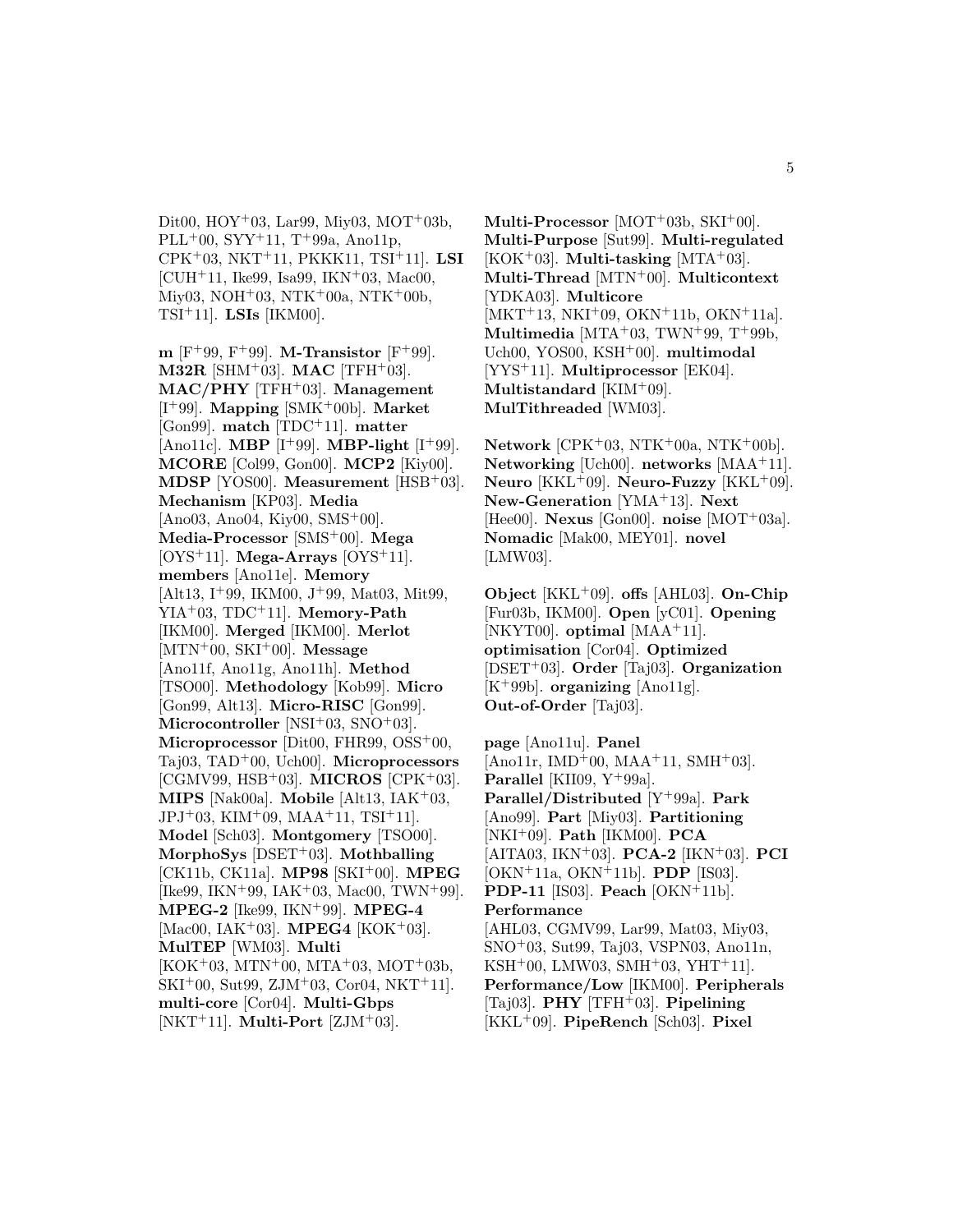[KII09]. **Pixel-Parallel** [KII09]. **Platform** [Mat03, Nak00a]. **Platforms** [Uss00]. **Point** [Y<sup>+</sup>99b, PKKK11]. **Port** [Gon00, Hen00, J<sup>+</sup>99, ZJM<sup>+</sup>03]. **Portable** [YOS00]. **Poster** [Ano11i, Ano11j, Hen00, IKM00, Nak00a, NTK<sup>+</sup>00a, SKI<sup>+</sup>00, SMK<sup>+</sup>00a, TSO00, Uss00]. **Power** [Ano99, Ano00, Ano01, Ano02, Ano03, Ano04, CK11b, CK11a, Dit00, HOY<sup>+</sup>03, HSB<sup>+</sup>03, JH03, KP03, KOK<sup>+</sup>03, Kob99, Lar99, Mat00, MTA+03, Miy03, MOT+03b,  $OYS+11$ , PLL+00, Rab03, R+99, SYY+11, Tak99, TAD<sup>+</sup>00, T<sup>+</sup>99a, VSPN03, ZJM<sup>+</sup>03, Ano11p, CUH<sup>+</sup>11, CPK<sup>+</sup>03, Mac00, NKT<sup>+</sup>11, OAN<sup>+</sup>11, PKKK11, TSI<sup>+</sup>11]. **Power-aware** [HSB<sup>+</sup>03]. **Power-gating** [CK11a]. **Power/High** [KOK<sup>+</sup>03]. **Powertrain** [SNO<sup>+</sup>03]. **Preambleless** [KLCK00]. **preface** [Ano11i]. **Presentation** [yC00, Dit00, Fur03b, Hee00, Koh03, Mak00, Mat00, Rab03, Sak03, Sch03, Ano11k, Ano11o, Ano11q]. **Processing** [AHL03, Hen00, Uss00, Y<sup>+</sup>99a]. **Processor** [Col99, Fly99, Hen00, HHNK09, IS03, I<sup>+</sup>99, IAK<sup>+</sup>03, Kiy00, KII09, KLI<sup>+</sup>00, Lar99,  $MOT<sup>+</sup>03a$ ,  $MTN<sup>+</sup>00$ , Mit99,  $MOT<sup>+</sup>03b$ , Nak00a, Nam99, PLL<sup>+</sup>00, SKI<sup>+</sup>00, SMS<sup>+</sup>00, Sut99, Tak99, TWN+99, T+99b, TFH+03, YDKA03, Y<sup>+</sup>99a, Y<sup>+</sup>99b, YMA<sup>+</sup>13, KSH<sup>+</sup>00, PKKK11, YYS<sup>+</sup>11]. **Processor/Multicontext** [YDKA03]. **Processors** [Fur03b, Kyu99, NKI<sup>+</sup>09, SHM<sup>+</sup>03, SYY<sup>+</sup>11, Ano11l, WM03]. **Product** [Nak00a]. **program** [Ano11b, Ano11h]. **Programmable** [IS03, YHT<sup>+</sup>11]. **Projection** [Miy03]. **Protocol** [Hen00, Isa99]. **Public** [Sut99, TSO00]. **Public-Key** [TSO00]. **Purpose** [Sut99]. **PVT** [LMW03].

**QPSK** [KLCK00]. **Quality** [KOK<sup>+</sup>03]. **QVGA** [KII09]. **QVGA-Size** [KII09].

**Radio** [CPK<sup>+</sup>03, SYY<sup>+</sup>11]. **Rates** [AHL03].

**Ray** [DSET<sup>+</sup>03]. **Real** [Gon00, KKL<sup>+</sup>09, Y<sup>+</sup>99a]. **Real-Time** [Gon00, KKL<sup>+</sup>09, Y<sup>+</sup>99a]. **realize** [Mat03]. **Rebirth** [Sak03]. **Receivers** [NOH+03]. **Recognition** [HHNK09, KKL<sup>+</sup>09]. **Reconfigurable**  $[AHL03, Ano11l, DSET<sup>+</sup>03, ERG03, F<sup>+</sup>99,$ IKN<sup>+</sup>03, OYS<sup>+</sup>11, SMK<sup>+</sup>00a, SMK<sup>+</sup>00b, Sch03, SYY<sup>+</sup>11, YIA<sup>+</sup>03, OAN<sup>+</sup>11, YYS<sup>+</sup>11]. **Redefining** [Uss00]. **Reduce** [KP03]. **Reduction** [MTA<sup>+</sup>03]. **regulated** [KOK<sup>+</sup>03]. **Remarks** [Mas00, NKYT00, Nis03]. **Research**  $[Ano99, Koh03]$ . **Responsive**  $[Y+99a]$ . **RHINET** [NTK<sup>+</sup>00a, NTK<sup>+</sup>00b]. **RHINET-1** [NTK<sup>+</sup>00a, NTK<sup>+</sup>00b]. **RHINET-1/SW** [NTK<sup>+</sup>00a, NTK<sup>+</sup>00b]. **Rijndael** [AITA03]. **RISC** [CGMV99, Gon99]. **Roadmap** [Nak00a]. **Roadmap/Development** [Nak00a]. **roles** [MAA<sup>+</sup>11]. **Routers** [ERG03]. **RSA** [T<sup>+</sup>99a]. **Runtime** [CK11b].

**s** [MOT<sup>+</sup>03a]. **Scalable** [MKT<sup>+</sup>13, CUH<sup>+</sup>11]. **Scale** [Kob99]. **Scaling** [Bor99a, Bor99b]. **Schematic** [Miy03]. **Scheme** [K<sup>+</sup>99a, LMW03]. **Schemes** [LLC03]. **Self** [J<sup>+</sup>99]. **Self-Testable** [J<sup>+</sup>99]. **sensing** [TDC<sup>+</sup>11]. **Sensornet** [HHNK09]. **sequential** [YHT<sup>+</sup>11]. **Servers** [YMA<sup>+</sup>13, MAA<sup>+</sup>11]. **Session** [Ano11k, Ano11j, Ano11l, Ano11m, Ano11n, Ano11o, Ano11q, Ano11p, Ano11r, Ano11s, Ano11t]. **SH** [Uch00]. **SH-5** [Uch00]. **SH-5/ST50** [Uch00]. **Shared** [I<sup>+</sup>99]. **Shinko** [Ano00, Ano01, Ano02]. **short** [Ano11j]. **shutter** [PKKK11]. **Signal** [Tak99]. **Silent** [OAN<sup>+</sup>11]. **Single**  $[Isa99, MTN<sup>+</sup>00, NOH<sup>+</sup>03, SKI<sup>+</sup>00,$  $SMS<sup>+</sup>00$ , TFH<sup>+</sup>03, NKT<sup>+</sup>11]. **single-carrier** [NKT<sup>+</sup>11]. **Single-Chip** [Isa99, MTN<sup>+</sup>00, SKI<sup>+</sup>00, SMS<sup>+</sup>00]. **Size** [KII09]. **Skew** [T<sup>+</sup>99b, LMW03]. **SLD** [OAN<sup>+</sup>11]. **SLD-1** [OAN<sup>+</sup>11]. **sleep**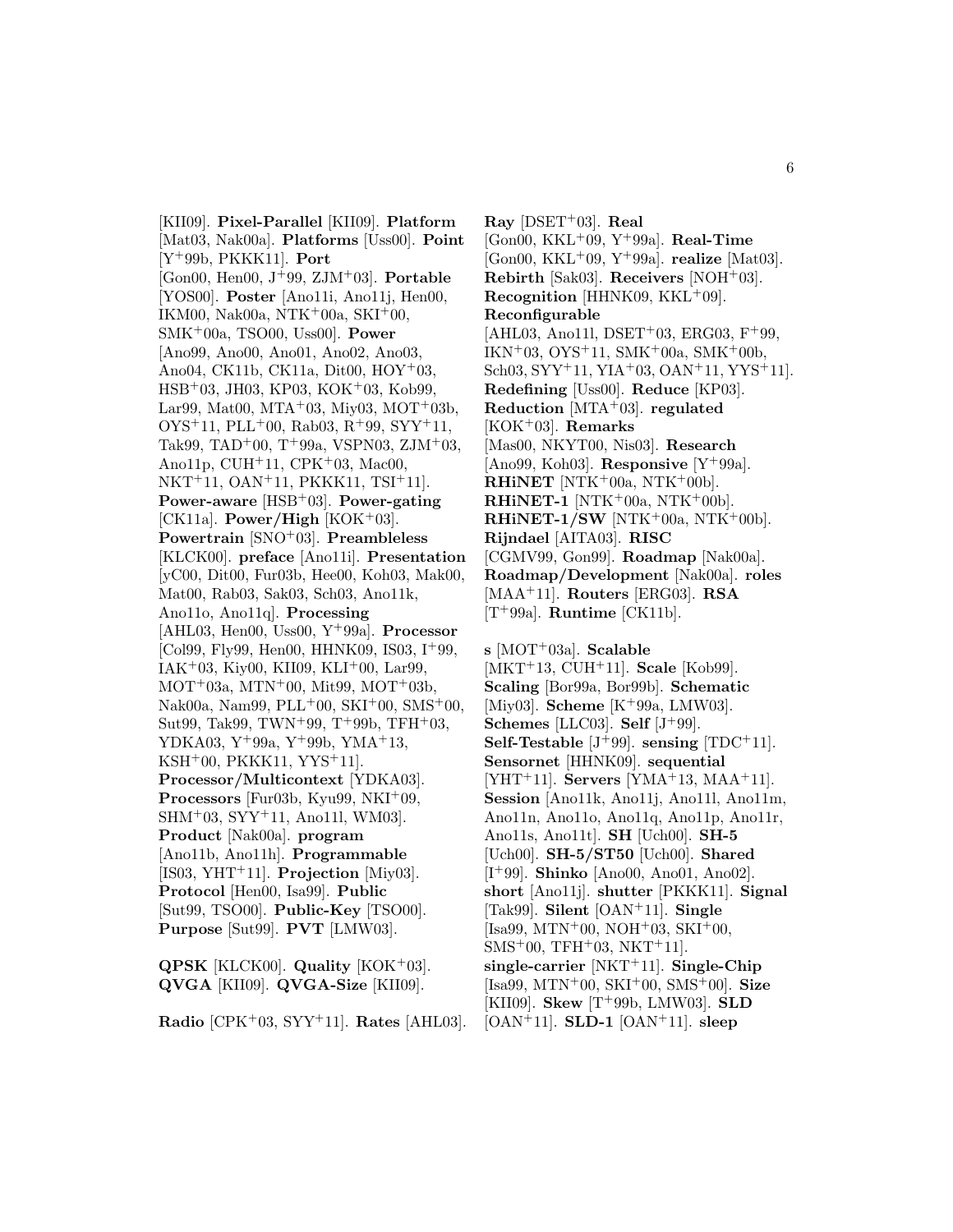[TSI<sup>+</sup>11]. **Small** [T<sup>+</sup>99a, YHT<sup>+</sup>11]. **Smart** [Sut99]. **SoC** [HOY<sup>+</sup>03, OKN<sup>+</sup>11a, Uss00]. **society** [MAA<sup>+</sup>11]. **Software**  $[Dit00, SKI<sup>+</sup>00, SMK<sup>+</sup>00a, SYY<sup>+</sup>11].$ **Software-Defined** [SYY<sup>+</sup>11]. **SOI** [NSI<sup>+</sup>03]. **Solution** [HOY<sup>+</sup>03, MOT<sup>+</sup>03b]. **Sparc64** [YMA<sup>+</sup>13]. **speaker** [Ano11d, Ano11t]. **Special** [Ano11s, Ano11t]. **Specification** [Gon00]. **Speech** [Bor99b, Fly99, Kyu99, Shi99, Tak99]. **speeches** [Ano11j]. **Speed** [Ano99, Ano00, Ano01, Ano02, Ano03, Ano04, Tak99, ERG03, ZJM<sup>+</sup>03]. **SRAM** [YIA<sup>+</sup>03]. **SRAM-Based** [YIA<sup>+</sup>03]. **ST50** [Uch00]. **Standard** [Col99]. **Strategy** [yC00]. **Stream** [ERG03]. **StrongARM** [Hee00]. **Structure** [PLL<sup>+</sup>00]. **Styles** [Nan03]. **Submicron** [FHR99, Fly99]. **Submission** [DSET<sup>+</sup>03]. **Super** [Sut99]. **SuperENC** [Ike99, IKN<sup>+</sup>99]. **Superscalar** [Taj03]. **SW** [NTK<sup>+</sup>00a, NTK<sup>+</sup>00b]. **Switch** [NTK<sup>+</sup>00a, NTK<sup>+</sup>00b]. **Symposium** [Ano99, Ano00, Ano01, Ano02, Ano03, Ano04]. **sync** [PKKK11]. **Synchronous** [Nan03]. **Synthesizable** [Nak00a]. **System** [AHL03, IKN<sup>+</sup>03, JH03, KLI<sup>+</sup>00, Kyu99, Lar99, Mat00, Miy03,  $MOT<sup>+</sup>03b$ , NTK<sup>+</sup>00a, OKN<sup>+</sup>11b, PLL<sup>+</sup>00, LMW03, NKT<sup>+</sup>11, NOH<sup>+</sup>03, NTK<sup>+</sup>00b]. **System-On-a-Chip** [JH03, Lar99]. **Systems** [Koh03, Mat03, Shi99, Cor04].

**Table** [K<sup>+</sup>99b]. **Tag** [KP03]. **Target** [K<sup>+</sup>99b]. **Task** [KKL<sup>+</sup>09]. **tasking** [MTA<sup>+</sup>03]. **TATSU** [TSO00]. **technique** [NKT<sup>+</sup>11, TDC<sup>+</sup>11]. **Technologies** [Mat00, SYKM11]. **Technology** [Bor99a, Bor99b, Fly99, Hee00, NKI<sup>+</sup>09, NSI<sup>+</sup>03, CUH<sup>+</sup>11]. **Telematics** [HOY<sup>+</sup>03]. **Testable** [J<sup>+</sup>99]. **Tester** [YIA<sup>+</sup>03]. **Their** [MAA<sup>+</sup>11]. **Theoretical** [Miy03]. **Thread** [MTN<sup>+</sup>00]. **Three** [Ike99]. **Three-Layer** [Ike99]. **Threshold** [Miy03]. **Throughput**

[SYY<sup>+</sup>11]. **ThruChip** [MKT<sup>+</sup>13]. **Tied** [NSI<sup>+</sup>03]. **Tightly** [MTN<sup>+</sup>00]. **Time** [Gon00, KKL<sup>+</sup>09, SHM<sup>+</sup>03, Y<sup>+</sup>99a]. **timer** [PKKK11]. **Timing** [TSA03]. **Title** [Ano11u]. **Tokyo** [Ano00, Ano01, Ano02]. **tracer** [PKKK11]. **Tracing** [DSET<sup>+</sup>03]. **Trade** [AHL03]. **Trade-offs** [AHL03]. **Transistor** [F<sup>+</sup>99]. **Transmeta** [Dit00]. **Transmission** [KLCK00]. **TV** [Kiy00]. **Two** [ $K^+99b$ ]. **Two-Level** [ $K^+99b$ ].

**Ubiquitous** [CPK<sup>+</sup>03, Zuc04]. **Ultra** [Koh03, Rab03, OAN<sup>+</sup>11, TSI<sup>+</sup>11]. **Ultra-low** [Rab03]. **Ultralow** [OYS<sup>+</sup>11]. **Ultralow-Power** [OYS<sup>+</sup>11]. **Units** [CK11b, CK11a]. **universal** [PKKK11]. **Unix** [YMA<sup>+</sup>13]. **Untitled** [Sat04]. **Using** [CK11b, SYY<sup>+</sup>11, TSO00, CK11a, NKT<sup>+</sup>11, YYS<sup>+</sup>11]. **UWB** [Koh03].

**V** [Ano11n]. **V850E2** [Mat03]. **Variations** [AHL03]. **Various** [Mat03]. **Ver.1** [SKI<sup>+</sup>00]. **Verification** [Kyu99]. **Versatile** [HHNK09]. **VI** [Ano03, Ano11o]. **via** [TSA03]. **Video** [Ike99, IKN<sup>+</sup>99, KIM<sup>+</sup>09, Mac00]. **video/audio** [Mac00]. **videophone** [KSH<sup>+</sup>00]. **Videophones** [IAK<sup>+</sup>03]. **VII** [Ano04, Ano11p]. **VIII** [Ano11q]. **Violation** [TSA03]. **Vision** [KII09]. **VLIW** [KSH<sup>+</sup>00, KLI<sup>+</sup>00, Nam99, OSS<sup>+</sup>00]. **Voice** [Isa99]. **Voltage** [KOK<sup>+</sup>03, MTA<sup>+</sup>03, Miy03]. **VR7701** [Taj03].

**W** [TSI<sup>+</sup>11]. **WASMII** [AITA03]. **Way** [MTN<sup>+</sup>00, OSS<sup>+</sup>00]. **Web** [Zuc04]. **Welcome** [NKYT00]. **which** [Mat03, Mit99]. **Wideband** [Koh03]. **Wireless** [Ano11m, Gon99, Koh03, YYS<sup>+</sup>11]. **WLAN**  $[TSI<sup>+</sup>11, TFH<sup>+</sup>03]$ . **Workload**  $[KKL<sup>+</sup>09]$ . **Workload-Aware** [KKL<sup>+</sup>09].

**X** [Ano11r, YMA<sup>+</sup>13]. **x86** [Dit00].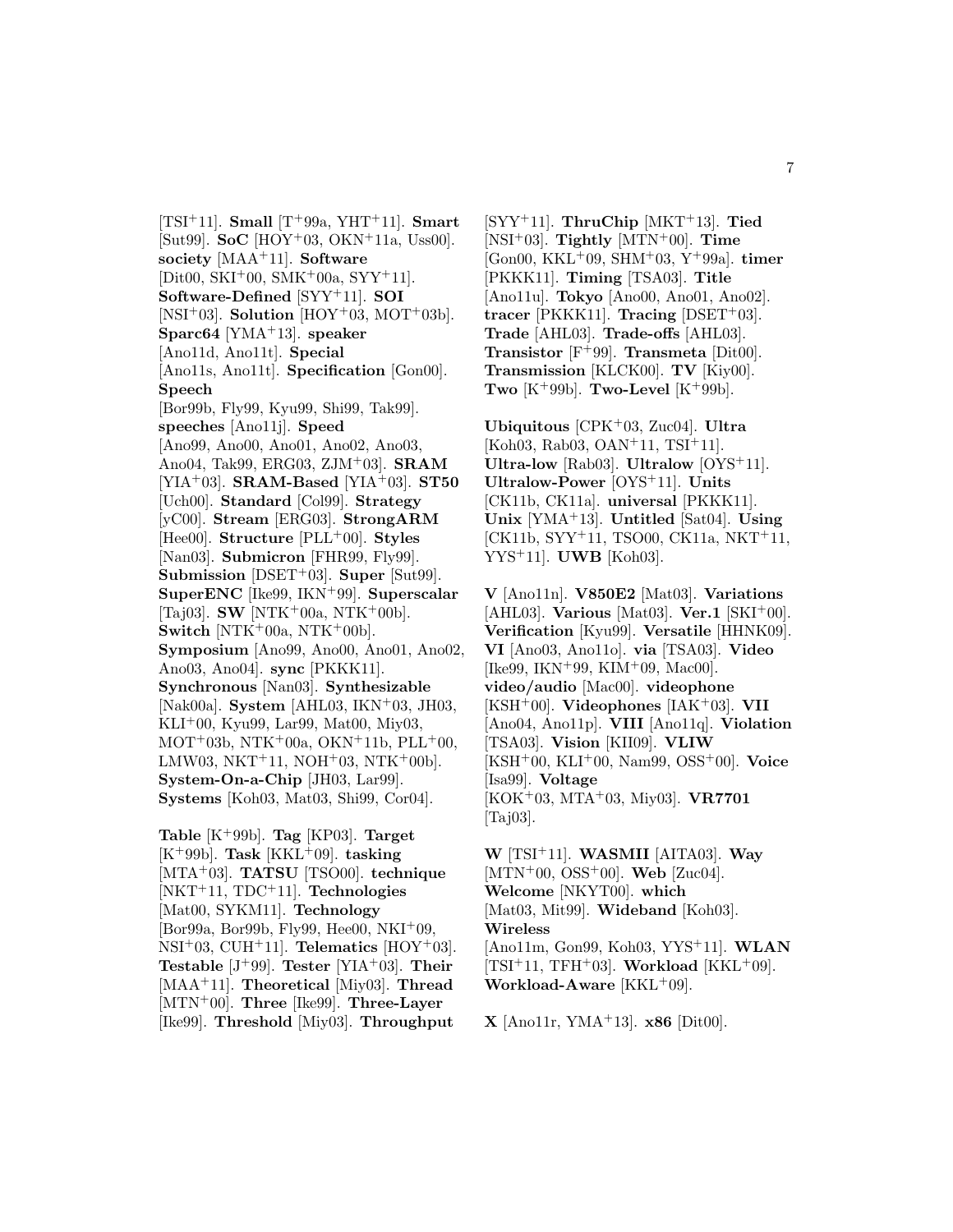**x86-Compatible** [Dit00]. **XIV** [IEE11].

**Yokohama** [Ano03, Ano04, IEE11].

**zero** [LMW03].

# **References**

**Ahn:2003:DVP**

[AHL03] Seong-Yong Ahn, Yo-Seop Hwang, and Jeong-A Lee. Design variations and performance tradeoffs by changing processing rates of functional elements in a reconfigurable embedded system. In Anonymous [Ano03], page ?? ISBN ???? LCCN ????

# **Adachi:2003:IER**

[AITA03] Yoshinori Adachi, Kenichiro Ishikawa, Satoshi Tsutsumi, and Hideharu Amano. An implementation and evaluation of the Rijndael on Async-WASMII with PCA. In Anonymous [Ano03], page ?? ISBN ???? LCCN ????

## **Amano:2003:DAH**

[AJ03] Hideharu Amano and Akiya Jouraku. Dynamically adaptive hardware on DRP. In Anonymous [Ano03], page ?? ISBN ???? LCCN ????

## **Altman:2011:NBC**

[Alt11] Erik R. Altman. New blood, cool chips, and heterogeneous designs. IEEE Micro, 31(6):2–3, November/December 2011. CO-DEN IEMIDZ. ISSN 0272-1732 (print), 1937-4143 (electronic).

# **Altman:2013:CCM**

[Alt13] Erik R. Altman. Cool chips, mobile devices, memory, and IEEE Micro going digital. IEEE Micro, 33(6):2, November/December 2013. CODEN IEMIDZ. ISSN 0272-1732.

## **Anonymous:1999:CCI**

[Ano99] Anonymous, editor. Cool Chips II: An International Symposium on Low-Power and High-Speed Chips: Kyoto Research Park. Kyoto, Japan on April 26–27, 1999. ????, ????, 1999.

## **Anonymous:2000:CCI**

[Ano00] Anonymous, editor. Cool Chips III: An International Symposium on Low-Power and High-Speed Chips, Kikai-Shinko-Kaikan, Tokyo, Japan April 24– 25, 2000. ????, ????, 2000.

## **Anonymous:2001:CCI**

[Ano01] Anonymous, editor. Cool Chips IV: An International Symposium on Low-Power and High-Speed Chips, Kikai-Shinko-Kaikan, Tokyo, Japan April 19– 20, 2001. ????, ????, 2001.

## **Anonymous:2002:CCI**

[Ano02] Anonymous, editor. Cool Chips IV: An International Symposium on Low-Power and High-Speed Chips, Kikai-Shinko-Kaikan, Tokyo, Japan April 18– 20, 2001. ????, 2002.

## **Anonymous:2003:CCV**

[Ano03] Anonymous, editor. Cool Chips VI:An International Sympo-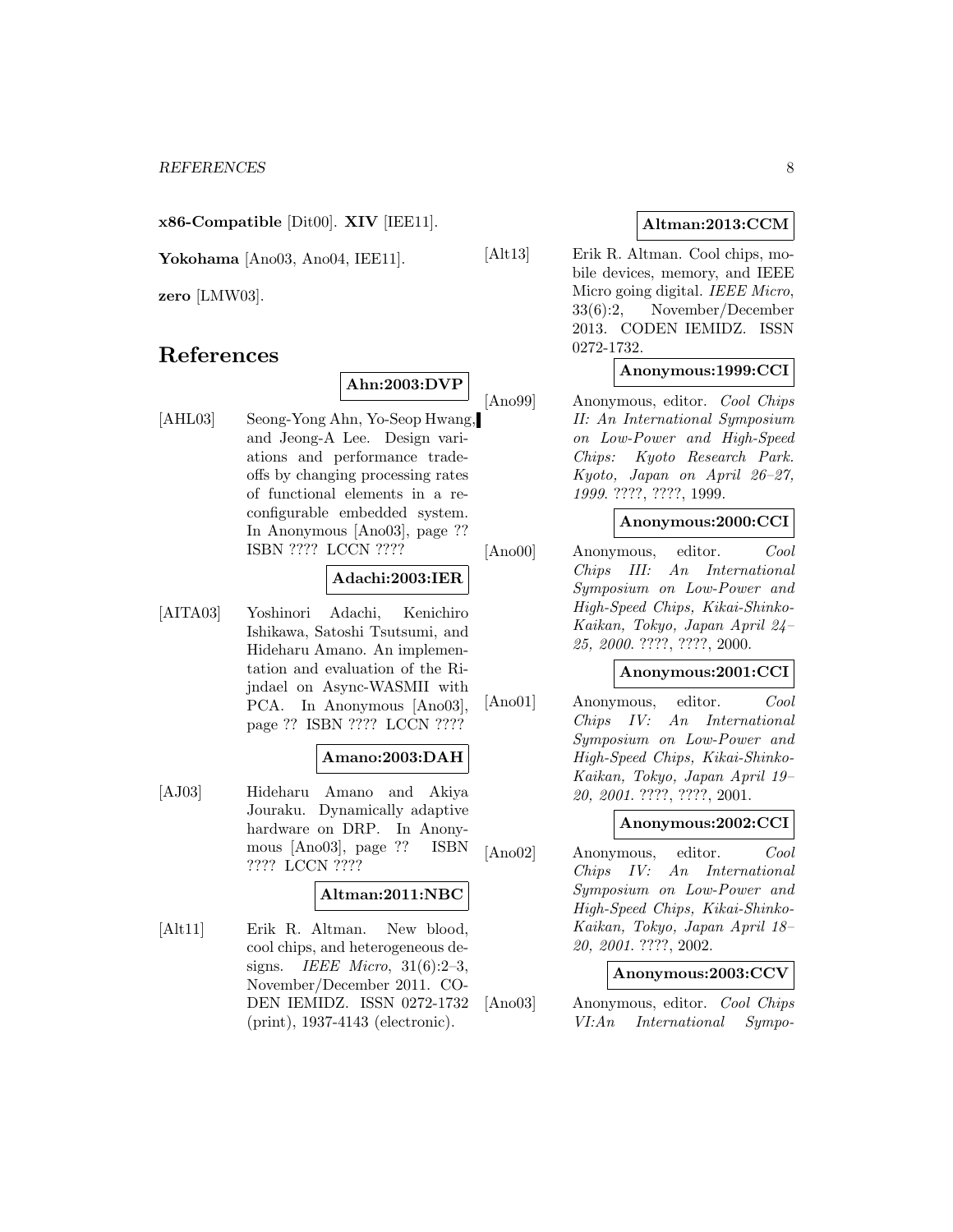sium on Low-Power and High-Speed Chips, Yokohama Joho Bunka Center, Yokohama, Japan (Yokohama Media & Communications Center, Yokohama, Japan) April 16–18, 2003. ????, ????, 2003. ISBN ???? LCCN ????

## **Anonymous:2004:CCV**

[Ano04] Anonymous, editor. Cool Chips VII: An International Symposium on Low-Power and High-Speed Chips, Yokohama Joho Bunka Center, Yokohama, Japan (Yokohama Media & Communications Center, Yokohama, Japan) April 14-16, 2004. ????, ????, 2004. ISBN ???? LCCN ????

## **Anonymous:2011:C**

[Ano11a] Anonymous. Contents. In 2011 IEEE COOL Chips XIV: Yokohama Joho Bunka Center, Yokohama, Japan, April 20– 22, 2011 [IEE11], page xxviii. CODEN IRELAO. ISBN 1- 61284-884-2. ISSN 0367-9950. LCCN ???? URL http:/ /ieeexplore.ieee.org/stamp/ stamp.jsp?tp=&arnumber=5890911. IEEE Catalog Number CFP11COL-ART.

### **Anonymous:2011:FP**

[Ano11b] Anonymous. Final program. In 2011 IEEE COOL Chips XIV: Yokohama Joho Bunka Center, Yokohama, Japan, April 20– 22, 2011 [IEE11], pages ix–xvii. CODEN IRELAO. ISBN 1- 61284-884-2. ISSN 0367-9950. LCCN ???? URL http:/

/ieeexplore.ieee.org/stamp/ stamp.jsp?tp=&arnumber=5890908. IEEE Catalog Number CFP11COL-ART.

## **Anonymous:2011:FM**

[Ano11c] Anonymous. Front matter. In 2011 IEEE COOL Chips XIV: Yokohama Joho Bunka Center, Yokohama, Japan, April 20– 22, 2011 [IEE11], pages 1–3. CODEN IRELAO. ISBN 1- 61284-884-2. ISSN 0367-9950. LCCN ???? URL http:/ /ieeexplore.ieee.org/stamp/ stamp.jsp?tp=&arnumber=5890903. IEEE Catalog Number CFP11COL-ART.

## **Anonymous:2011:KIS**

[Ano11d] Anonymous. Keynote & invited speaker's biography. In 2011 IEEE COOL Chips XIV: Yokohama Joho Bunka Center, Yokohama, Japan, April 20–22,  $2011$  [IEE11], pages xx-xxvii. CODEN IRELAO. ISBN 1- 61284-884-2. ISSN 0367-9950. LCCN ???? URL http:/ /ieeexplore.ieee.org/stamp/ stamp.jsp?tp=&arnumber=5890910. IEEE Catalog Number CFP11COL-ART.

### **Anonymous:2011:LCM**

[Ano11e] Anonymous. List of the committees members. In 2011 IEEE COOL Chips XIV: Yokohama Joho Bunka Center, Yokohama, Japan, April 20–22, 2011 [IEE11], pages vi–viii. CO-DEN IRELAO. ISBN 1- 61284-884-2. ISSN 0367-9950. LCCN ???? URL http:/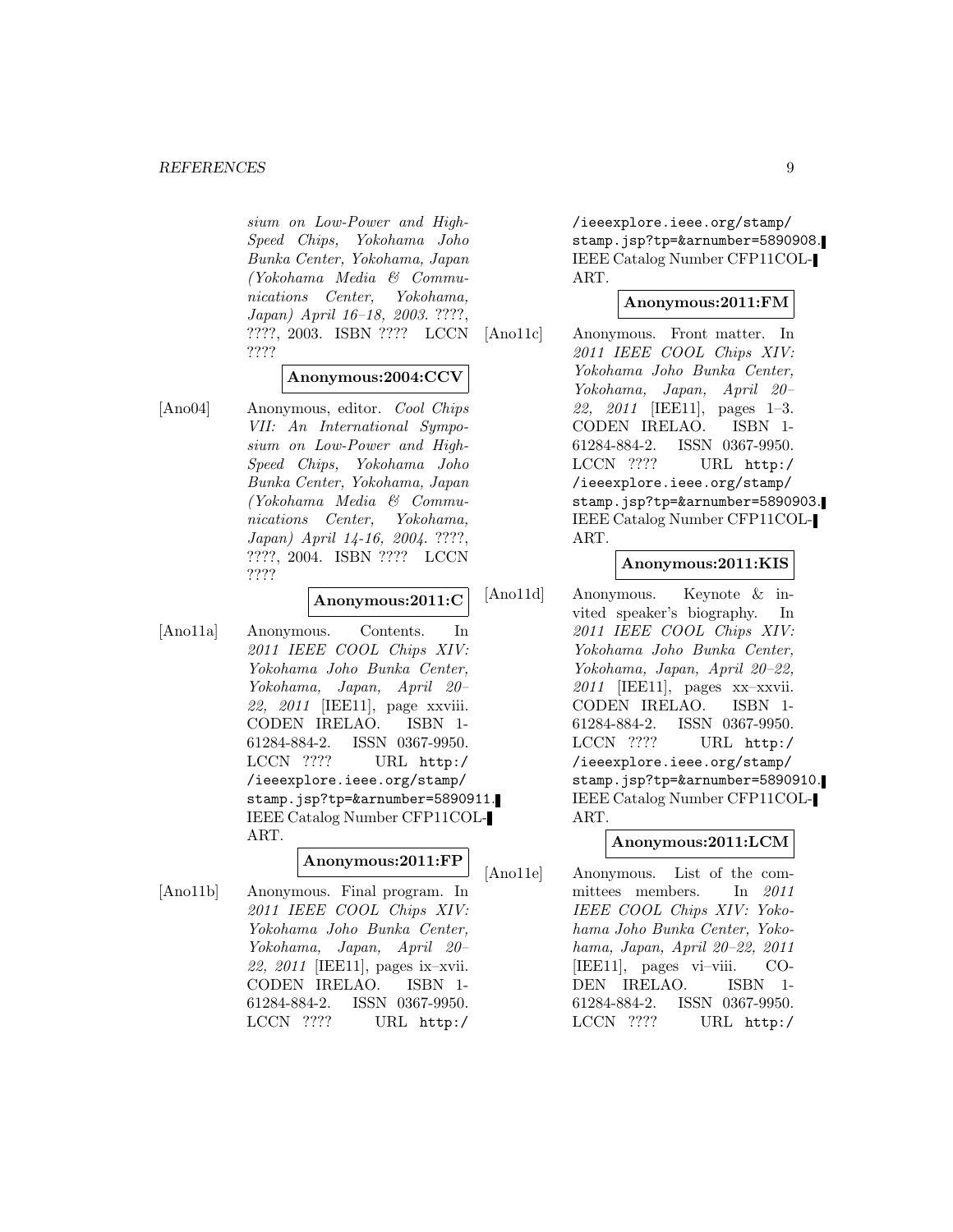/ieeexplore.ieee.org/stamp/ stamp.jsp?tp=&arnumber=5890907. IEEE Catalog Number CFP11COL-ART.

#### **Anonymous:2011:MAC**

[Ano11f] Anonymous. Message from the advisory committee chair. In 2011 IEEE COOL Chips XIV: Yokohama Joho Bunka Center, Yokohama, Japan, April 20–22, 2011 [IEE11], page iii. CODEN IRELAO. ISBN 1- 61284-884-2. ISSN 0367-9950. LCCN ???? URL http:/ /ieeexplore.ieee.org/stamp/ stamp.jsp?tp=&arnumber=5890905. IEEE Catalog Number CFP11COL-ART.

#### **Anonymous:2011:MOC**

[Ano11g] Anonymous. Message from the organizing committee chair. In 2011 IEEE COOL Chips XIV: Yokohama Joho Bunka Center, Yokohama, Japan, April 20– 22, 2011 [IEE11], pages i–ii. CODEN IRELAO. ISBN 1- 61284-884-2. ISSN 0367-9950. LCCN ???? URL http:/ /ieeexplore.ieee.org/stamp/ stamp.jsp?tp=&arnumber=5890904. IEEE Catalog Number CFP11COL-ART.

#### **Anonymous:2011:MPC**

[Ano11h] Anonymous. Message from the program committee chairs. In 2011 IEEE COOL Chips XIV: Yokohama Joho Bunka Center, Yokohama, Japan, April 20– 22, 2011 [IEE11], pages iv-v. CODEN IRELAO. ISBN 1- 61284-884-2. ISSN 0367-9950.

LCCN ???? URL http:/ /ieeexplore.ieee.org/stamp/ stamp.jsp?tp=&arnumber=5890906. IEEE Catalog Number CFP11COL-ART.

### **Anonymous:2011:PP**

[Ano11i] Anonymous. Poster preface. In 2011 IEEE COOL Chips XIV: Yokohama Joho Bunka Center, Yokohama, Japan, April 20– 22, 2011 [IEE11], pages 1–2. CODEN IRELAO. ISBN 1- 61284-884-2. ISSN 0367-9950. LCCN ???? URL http:/ /ieeexplore.ieee.org/stamp/ stamp.jsp?tp=&arnumber=5890914. IEEE Catalog Number CFP11COL-ART.

#### **Anonymous:2011:SIP**

[Ano11j] Anonymous. Session II: Poster short speeches. In 2011 IEEE COOL Chips XIV: Yokohama Joho Bunka Center, Yokohama, Japan, April 20–22, 2011 [IEE11], page 1. CO-DEN IRELAO. ISBN 1- 61284-884-2. ISSN 0367-9950. LCCN ???? URL http:/ /ieeexplore.ieee.org/stamp/ stamp.jsp?tp=&arnumber=5890913. IEEE Catalog Number CFP11COL-ART.

#### **Anonymous:2011:SIK**

[Ano11k] Anonymous. Session III: Keynote presentation 3. In 2011 IEEE COOL Chips XIV: Yokohama Joho Bunka Center, Yokohama, Japan, April 20– 22, 2011 [IEE11], pages 1–2. CODEN IRELAO. ISBN 1- 61284-884-2. ISSN 0367-9950.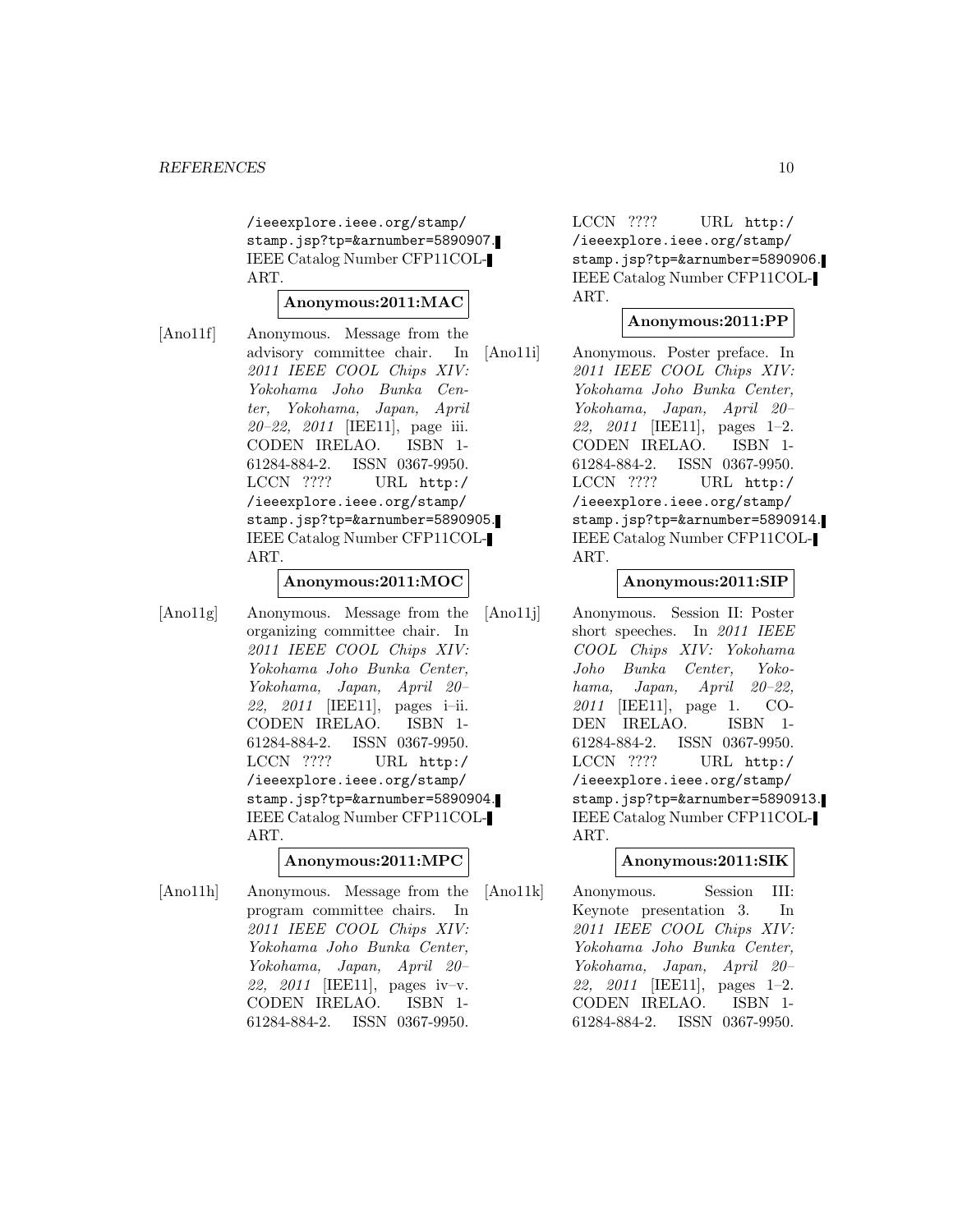LCCN ???? URL http:/ /ieeexplore.ieee.org/stamp/ stamp.jsp?tp=&arnumber=5890915. IEEE Catalog Number CFP11COL-ART.

### **Anonymous:2011:SIR**

[Ano11l] Anonymous. Session IV: Reconfigurable processors. In 2011 IEEE COOL Chips XIV: Yokohama Joho Bunka Center, Yokohama, Japan, April 20–22, 2011 [IEE11], page 1. CODEN IRELAO. ISBN 1- 61284-884-2. ISSN 0367-9950. LCCN ???? URL http:/ /ieeexplore.ieee.org/stamp/ stamp.jsp?tp=&arnumber=5890916. IEEE Catalog Number CFP11COL-ART.

### **Anonymous:2011:SIW**

[Ano11m] Anonymous. Session IX: Wireless baseband architectures. In 2011 IEEE COOL Chips XIV: Yokohama Joho Bunka Center, Yokohama, Japan, April 20–22, 2011 [IEE11], page 1. CODEN IRELAO. ISBN 1- 61284-884-2. ISSN 0367-9950. LCCN ???? URL http:/ /ieeexplore.ieee.org/stamp/ stamp.jsp?tp=&arnumber=5890928. IEEE Catalog Number CFP11COL-ART.

### **Anonymous:2011:SVH**

[Ano11n] Anonymous. Session V: Highperformance chip-to-chip interconnect. In 2011 IEEE COOL Chips XIV: Yokohama Joho Bunka Center, Yokohama, Japan, April 20–22, 2011 [IEE11], page 1. CO-

DEN IRELAO. ISBN 1- 61284-884-2. ISSN 0367-9950. LCCN ???? URL http:/ /ieeexplore.ieee.org/stamp/ stamp.jsp?tp=&arnumber=5890919. IEEE Catalog Number CFP11COL-ART.

## **Anonymous:2011:SVKa**

[Ano11o] Anonymous. Session VI: Keynote presentation 4. In 2011 IEEE COOL Chips XIV: Yokohama Joho Bunka Center, Yokohama, Japan, April 20– 22, 2011 [IEE11], pages 1–2. CODEN IRELAO. ISBN 1- 61284-884-2. ISSN 0367-9950. LCCN ???? URL http:/ /ieeexplore.ieee.org/stamp/ stamp.jsp?tp=&arnumber=5890922. IEEE Catalog Number CFP11COL-ART.

### **Anonymous:2011:SVL**

[Ano11p] Anonymous. Session VII: Lowpower designs. In 2011 IEEE COOL Chips XIV: Yokohama Joho Bunka Center, Yokohama, Japan, April 20–22, 2011 [IEE11], page 1. CO-DEN IRELAO. ISBN 1- 61284-884-2. ISSN 0367-9950. LCCN ???? URL http:/ /ieeexplore.ieee.org/stamp/ stamp.jsp?tp=&arnumber=5890923. IEEE Catalog Number CFP11COL-ART.

### **Anonymous:2011:SVKb**

[Ano11q] Anonymous. Session VIII: Keynote presentation 5. In 2011 IEEE COOL Chips XIV: Yokohama Joho Bunka Center, Yokohama, Japan, April 20–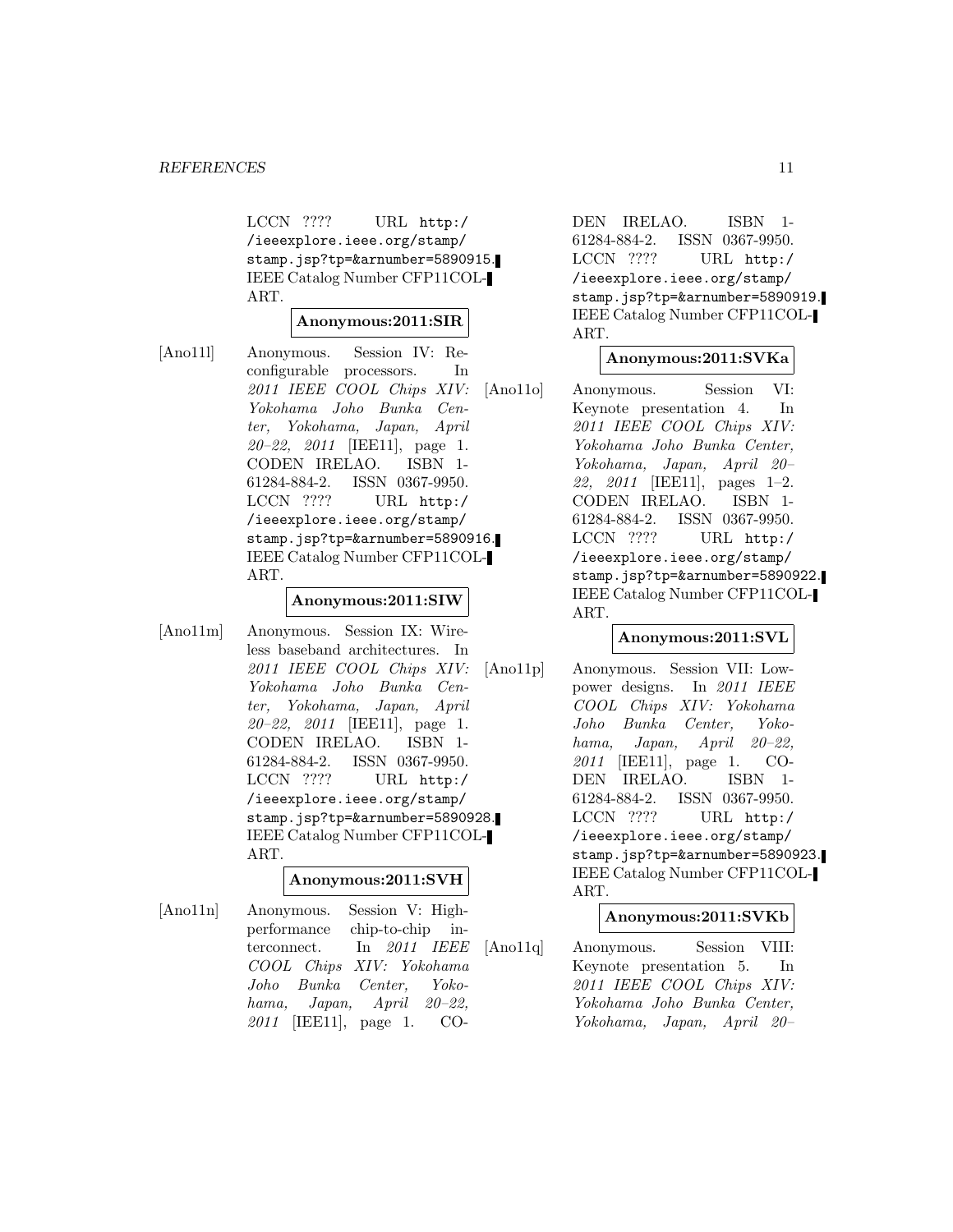22, 2011 [IEE11], pages  $1-2$ . CODEN IRELAO. ISBN 1- 61284-884-2. ISSN 0367-9950. LCCN ???? URL http:/ /ieeexplore.ieee.org/stamp/ stamp.jsp?tp=&arnumber=5890927. IEEE Catalog Number CFP11COL-ART.

## **Anonymous:2011:SXP**

[Ano11r] Anonymous. Session X: Panel discussions. In 2011 IEEE COOL Chips XIV: Yokohama Joho Bunka Center, Yokohama, Japan, April 20–22, 2011 [IEE11], page 1. CO-DEN IRELAO. ISBN 1- 61284-884-2. ISSN 0367-9950. LCCN ???? URL http:/ /ieeexplore.ieee.org/stamp/ stamp.jsp?tp=&arnumber=5890932. IEEE Catalog Number CFP11COL-ART.

#### **Anonymous:2011:SS**

[Ano11s] Anonymous. Special session 1. In 2011 IEEE COOL Chips XIV: Yokohama Joho Bunka Center, Yokohama, Japan, April 20– 22, 2011 [IEE11], pages 1–4. CODEN IRELAO. ISBN 1- 61284-884-2. ISSN 0367-9950. LCCN ???? URL http:/ /ieeexplore.ieee.org/stamp/ stamp.jsp?tp=&arnumber=5890912. IEEE Catalog Number CFP11COL-ART.

### **Anonymous:2011:SSS**

[Ano11t] Anonymous. Special session speaker's biography. In 2011 IEEE COOL Chips XIV: Yokohama Joho Bunka Center, Yokohama, Japan, April 20–22,

 $2011$  [IEE11], pages xviii-xix. CODEN IRELAO. ISBN 1- 61284-884-2. ISSN 0367-9950. LCCN ???? URL http:/ /ieeexplore.ieee.org/stamp/ stamp.jsp?tp=&arnumber=5890909. IEEE Catalog Number CFP11COL-ART.

### **Anonymous:2011:TP**

[Ano11u] Anonymous. Title page. In 2011 IEEE COOL Chips XIV: Yokohama Joho Bunka Center, Yokohama, Japan, April 20–22, 2011 [IEE11], page 1. CODEN IRELAO. ISBN 1- 61284-884-2. ISSN 0367-9950. LCCN ???? URL http:/ /ieeexplore.ieee.org/stamp/ stamp.jsp?tp=&arnumber=5890934. IEEE Catalog Number CFP11COL-ART.

### **Borkar:1999:DCT**

[Bor99a] Shekhar Borkar. Design challenges of technology scaling. IEEE Micro, 19(4):23–29, July/ August 1999. CODEN IEMIDZ. ISSN 0272-1732 (print), 1937- 4143 (electronic). URL http:// dlib.computer.org/mi/books/ mi1999/pdf/m4023.pdf; http: //www.computer.org/micro/mi1999/ m4023abs.htm. Presented at Cool Chips II, Kyoto, Japan, April 26–27, 1999.

### **Borkar:1999:IST**

[Bor99b] Shekhar Borkar. Invited speech 4: Technology scaling and design challenges. In Anonymous [Ano99], page ??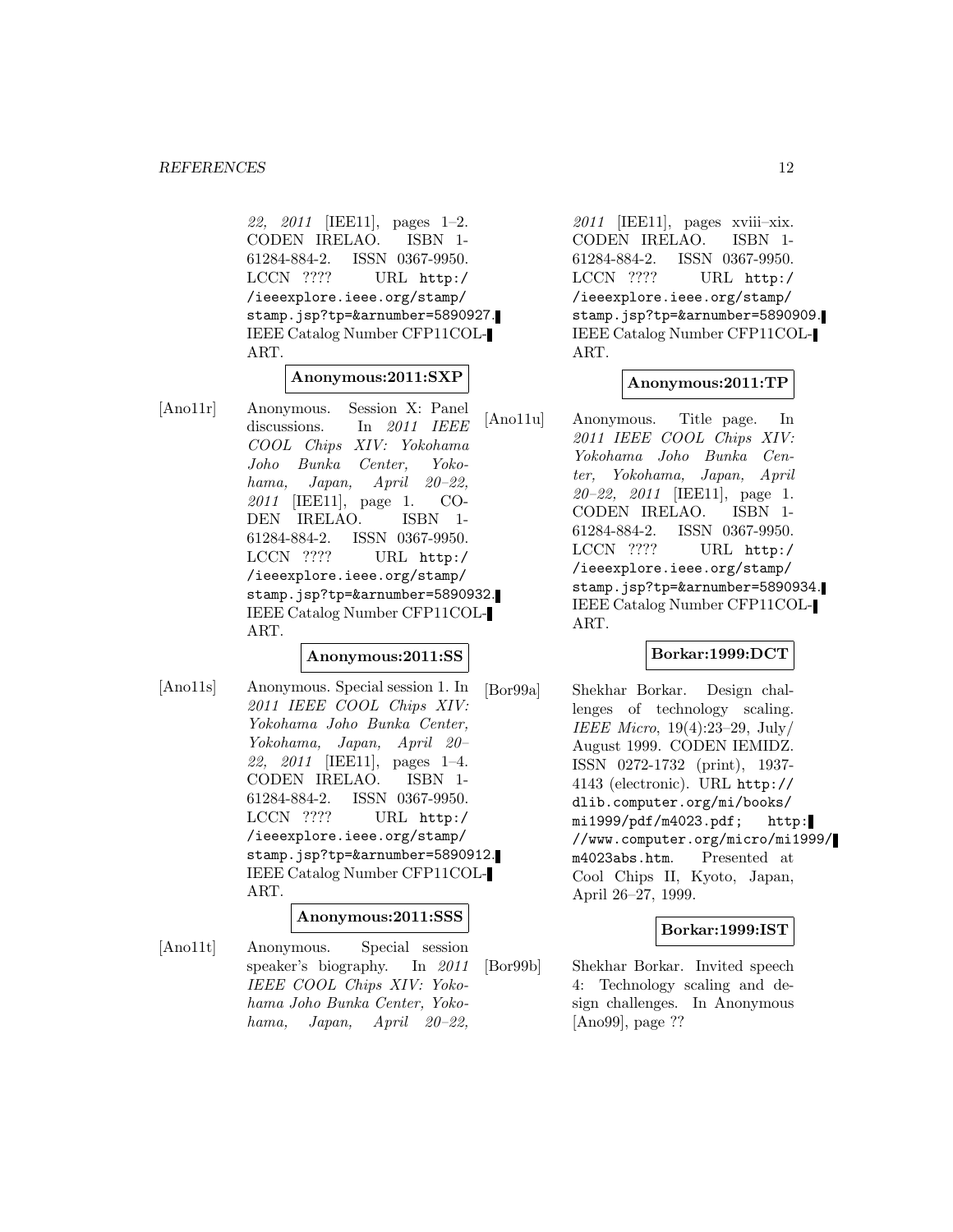## **Choquette:1999:HPR**

[CGMV99] Jack Choquette, Mayank Gupta, Dominic McCarthy, and Jack Veenstra. High-performance RISC microprocessors. *IEEE* Micro,  $19(4):48-55$ , July/August 1999. CODEN IEMIDZ. ISSN 0272-1732 (print), 1937-4143 (electronic). URL http:// dlib.computer.org/mi/books/ mi1999/pdf/m4048.pdf; http: //www.computer.org/micro/mi1999/ m4048abs.htm. Presented at Cool Chips II, Kyoto, Japan, April 26–27, 1999.

### **Court:2011:LDMb**

[CK11a] C. A. Court and P. H. J. Kelly. Loop-directed mothballing: Power-gating execution units using fast analysis of inner loops. In 2011 IEEE COOL Chips XIV: Yokohama Joho Bunka Center, Yokohama, Japan, April 20–22, 2011 [IEE11], pages  $1-3$ . CO-DEN IRELAO. ISBN 1- 61284-884-2. ISSN 0367-9950. LCCN ???? URL http:/ /ieeexplore.ieee.org/stamp/ stamp.jsp?tp=&arnumber=5890925. IEEE Catalog Number CFP11COL-ART.

### **Court:2011:LDMa**

[CK11b] Craig A. Court and Paul H. J. Kelly. Loop-directed mothballing: Power gating execution units using runtime loop analysis. IEEE Micro, 31(6):29–38, November/December 2011. CO-DEN IEMIDZ. ISSN 0272-1732 (print), 1937-4143 (electronic).

## **Collins:1999:IGE**

[Col99] Rich Collins. Implementation of the global embedded processor debug interface standard for the MCORE architecture. In Anonymous [Ano99], page ??

## **Cornish:2004:EOM**

[Cor04] John Cornish. Energy optimisation in multi-core systems. In Anonymous [Ano04], page ?? ISBN ???? LCCN ????

## **Choi:2003:MLC**

[CPK<sup>+</sup>03] Pilsoon Choi, Hyungchul Park, Sohyeong Kim, Ilku Nam, Sungchung Park, Taewook Kim, Sangho Shin, Seokjong Park, Myungsoo Kim, Kyucheol Kang, Yeonwo Ku, Hyokjae Choi, Sook Min Park, and Kwyro Lee. MICROS: a low-cost and lowpower 2.4GHz CMOS radio chips for ubiquitous network application. In Anonymous [Ano03], page ?? ISBN ???? LCCN ????

## **Chacin:2011:CIL**

[CUH<sup>+</sup>11] M. Chacin, H. Uchida, M. Hagimoto, T. Miyazaki, T. Ohkawa, R. Ikeno, Y. Matsumoto, F. Imura, M. Suzuki, K. Kikuchi, H. Nakagawa, and M. Aoyagi. COOL interconnect low power interconnection technology for scalable 3D LSI design. In 2011 IEEE COOL Chips XIV: Yokohama Joho Bunka Center, Yokohama, Japan, April 20– 22, 2011 [IEE11], pages 1–3. CODEN IRELAO. ISBN 1- 61284-884-2. ISSN 0367-9950.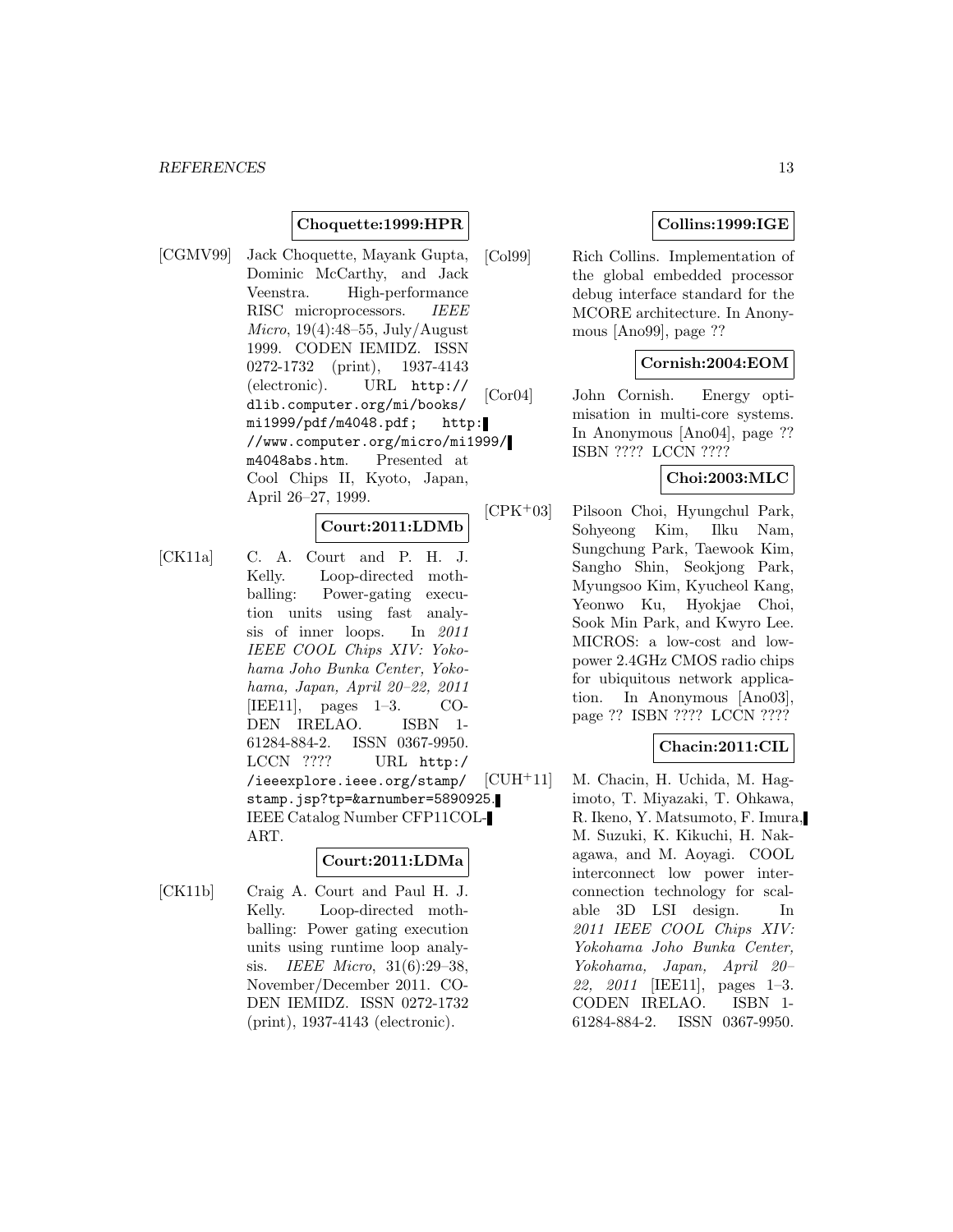LCCN ???? URL http:/ /ieeexplore.ieee.org/stamp/ stamp.jsp?tp=&arnumber=589092[FHR99] IEEE Catalog Number CFP11COL-ART.

### **Ditzel:2000:KPT**

[Dit00] David R. Ditzel. Keynote presentation: Transmeta's Crusoe: a low-power x86-compatible microprocessor built with software. In Anonymous [Ano00], page ??

## **Du:2003:LSM**

[DSET<sup>+</sup>03] H. Du, M. Sanchez-Elez, N. Tabrizi, N. Bagherzadeh, and M. Fernandez. Late submission: MorphoSys: a reconfigurable architecture optimized for ray tracing. In Anonymous [Ano03], page ?? ISBN ???? LCCN ????

### **Edahiro:2004:CM**

[EK04] Masato Edahiro and Shorin Kyo. Chip multiprocessor. In Anonymous [Ano04], page ?? ISBN ???? LCCN ????

## **ElKateeb:2003:DSD**

[ERG03] Ali El Kateeb, Paul Richardson, and Mukul Gadde. A data stream distributor chip for highspeed routers design: a reconfigurable approach. In Anonymous [Ano03], page ?? ISBN ???? LCCN ????

### **Fujii:1999:CMT**

 $[F+99]$  Taro Fujii et al. A 0.25  $\mu$ m CMOS, 5.1 M-transistor, dynamically reconfigurable logic engine(DRLE). In Anonymous [Ano99], page ??

## **Flynn:1999:DSM**

Michael J. Flynn, Patrick Hung, and Kevin W. Rudd. Deepsubmicron microprocessor design issues. IEEE Micro, 19 (4):11–22, July/August 1999. CODEN IEMIDZ. ISSN 0272-1732 (print), 1937-4143 (electronic). URL http:// dlib.computer.org/mi/books/ mi1999/pdf/m4011.pdf; http: //www.computer.org/micro/mi1999/ m4011abs.htm. Presented at Cool Chips II, Kyoto, Japan, April 26–27, 1999.

### **Flynn:1999:KSB**

[Fly99] Michael Flynn. Keynote speech: Basic issues in processor architecture in the era of deep submicron technology. In Anonymous [Ano99], page ??

### **Furber:2003:IAD**

[Fur03a] Steve Furber. An introduction to asynchronous design. In Anonymous [Ano03], page ?? ISBN ???? LCCN ????

## **Furber:2003:IPA**

[Fur03b] Steve Furber. Invited presentation: Asynchronous processors and on-chip interconnect. In Anonymous [Ano03], page ?? ISBN ???? LCCN ????

### **Gonzales:1999:MRA**

[Gon99] David Ruimy Gonzales. Micro-RISC architecture for the wireless market. IEEE Micro, 19 (4):30–37, July/August 1999. CODEN IEMIDZ. ISSN 0272-1732 (print), 1937-4143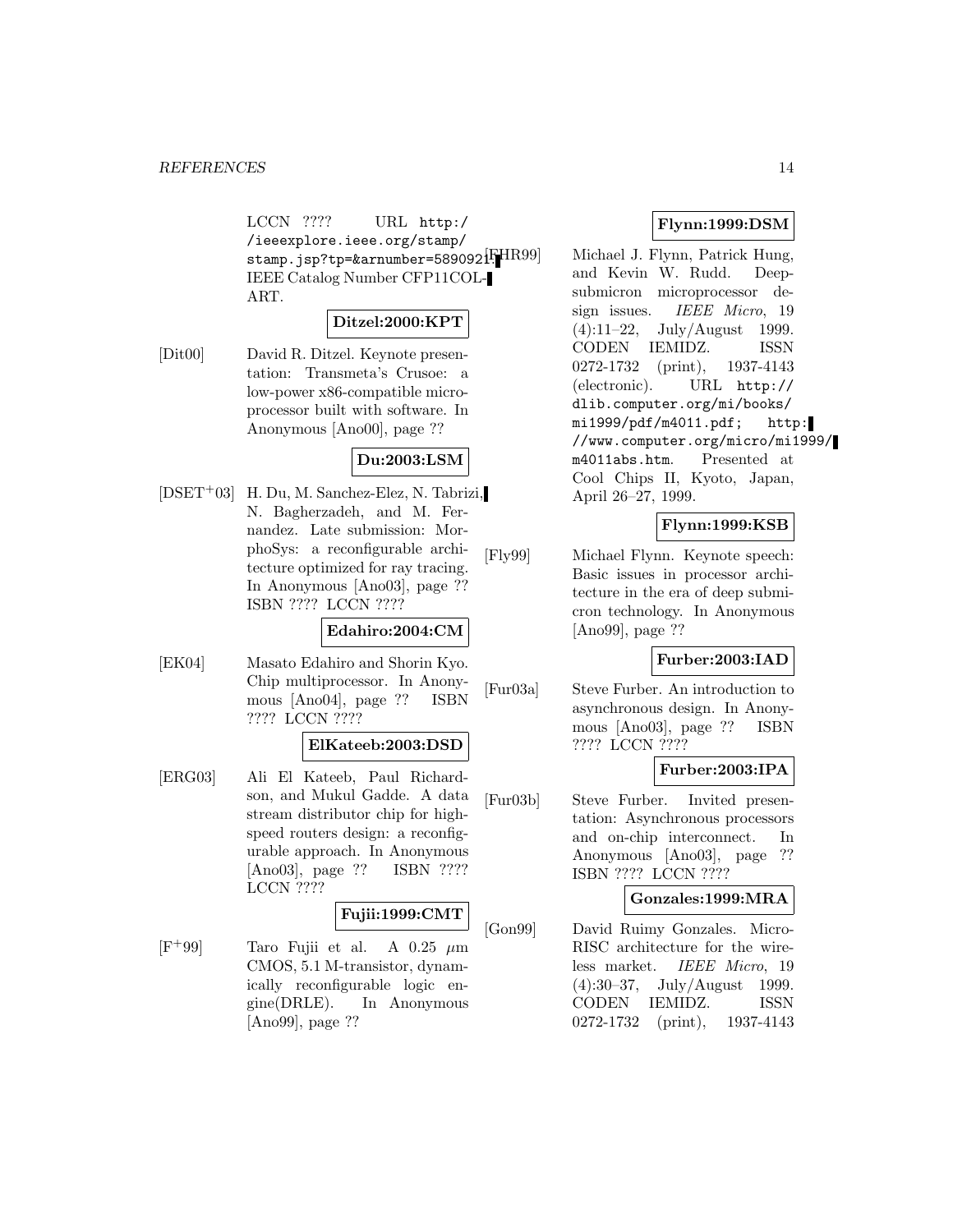(electronic). URL http:// dlib.computer.org/mi/books/ mi1999/pdf/m4030.pdf; http: //www.computer.org/micro/mi1999/ m4030abs.htm. Presented at Cool Chips II, Kyoto, Japan, April 26–27, 1999.

### **Gonzales:2000:MAI**

[Gon00] David Ruimy Gonzales. MCORE architecture implements realtime debug port based on Nexus Consortium specification. In Anonymous [Ano00], page ??

## **Heeb:2000:IPN**

[Hee00] Jay Heeb. Invited presentation 1: Next generation Intel StrongARM technology. In Anonymous [Ano00], page ??

### **Henriksson:2000:PCP**

[Hen00] Tomas Henriksson. Poster 2: Configurable port processor increases flexibility in the protocol processing area. In Anonymous [Ano00], page ??

## **Hori:2009:ADV**

[HHNK09] Yuichi Hori, Yuya Hanai, Jun Nishimura, and Tadahiro Kuroda. Architecture design of versatile recognition processor for Sensornet applications. IEEE Micro, 29(6):44–57, November/December 2009. CO-DEN IEMIDZ. ISSN 0272-1732 (print), 1937-4143 (electronic).

### **Hayakawa:2003:LPH**

[HOY<sup>+</sup>03] Miki Hayakawa, Takashi Okada, Yutaka Yoshida, Takaaki Suzuki, Motoki Uehara, Norio Nakagawa, Osamu Nishii, and Kunio Uchiyama. Low-power and highly functional soC solution for telematics applications. In Anonymous [Ano03], page ?? ISBN ???? LCCN ????

## **Hotta:2003:MCP**

[HSB<sup>+</sup>03] Yoshihiko Hotta, Mitsuhisa Sato, Taisuke Boku, Daisuke Takahashi, and Chikafumi Takahashi. Measurement and characterization of power consumption of microprocessors for power-aware computing. In Anonymous [Ano03], page ?? ISBN ???? LCCN ????

### **Inoue:1999:MLP**

[I<sup>+</sup>99] Hiroaki Inoue et al. MBP-light: a processor for management of the distributed shared memory on JUMP-1. In Anonymous [Ano99], page ??

### **Ikeda:2009:GEI**

[IA09] Makoto Ikeda and Fumio Arakawa. Guest Editors' introduction: Cool Chips. IEEE Micro, 29(6): 5–6, November/December 2009. CODEN IEMIDZ. ISSN 0272- 1732 (print), 1937-4143 (electronic).

#### **Ikeda:2011:CC**

[IA11] Makoto Ikeda and Fumio Arakawa. Cool chips. IEEE Micro, 31(6): 4–5, November/December 2011. CODEN IEMIDZ. ISSN 0272- 1732 (print), 1937-4143 (electronic).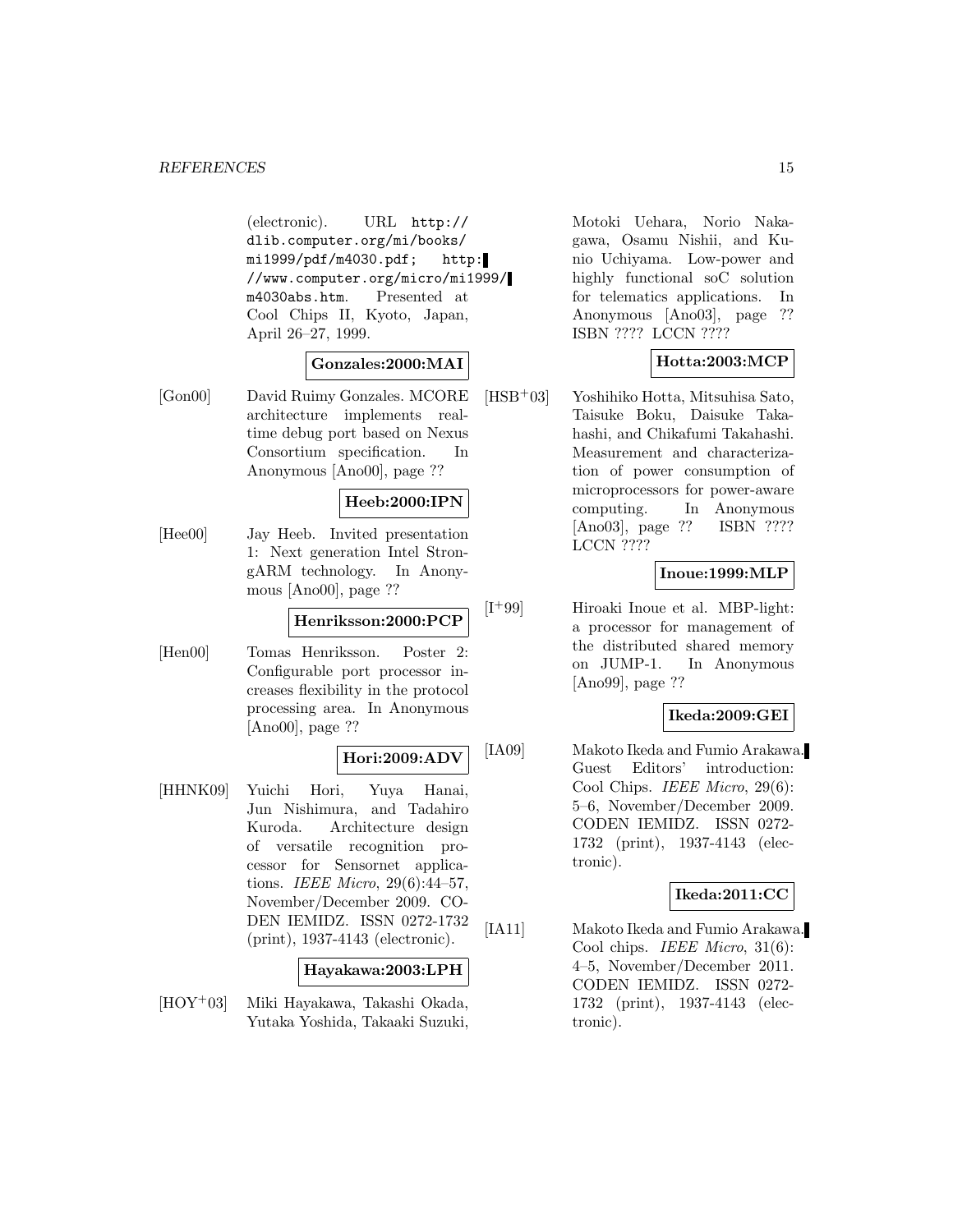# **Ikeda:2013:CCG**

[IA13] Makoto Ikeda and Fumio Arakawa. Cool chips [guest editors' introduction]. IEEE Micro, 33(6):4–5, November/December 2013. CO-DEN IEMIDZ. ISSN 0272-1732.

## **Iwata:2003:APM**

[IAK<sup>+</sup>03] Kenichi Iwata, Kazushi Akie, Yukifumi Kobayashi, Hiroshi Ueda, Masaki Nobori, Masaru Hase, Hiroshi Hatae, Hiromi Watanabe, Yutaka Funabashi, Kazuyoshi Koga, Shoichi Kamae, Ken Tatezawa, Koji Yamada, Takuichiro Nakazawa, and Ikuya Kawasaki. An application processor with MPEG-4 accelerator for 3G mobile videophones. In Anonymous [Ano03], page ?? ISBN ???? LCCN ????

## **IEEE:2011:ICC**

[IEE11] IEEE. 2011 IEEE COOL Chips XIV: Yokohama Joho Bunka Center, Yokohama, Japan, April 20–22, 2011. IEEE Computer Society Press, 1109 Spring Street, Suite 300, Silver Spring, MD 20910, USA, 2011. ISBN 1-61284-884-2. ???? pp. LCCN ???? URL http://ieeexplore.ieee.org/ servlet/opac?punumber=5871805. IEEE Catalog Number CFP11COL-ART.

**Ikeda:1999:SMVa**

[Ike99] Mitsuo Ikeda. SuperENC: MPEG-2 video encoder LSI based on three-layer cooperative architecture. In Anonymous [Ano99], page ??

## **Inoue:2000:PCM**

Koji Inoue, Koji Kai, and Kazuaki Murakami. Poster 6: An on-chip memory-path architecture on merged DRAM/logic LSIs for high-performance/lowenergy consumption. In Anonymous [Ano00], page ??

## **Ikeda:1999:SMVb**

[IKN<sup>+</sup>99] Mitsuo Ikeda, Toshio Kondo, Koyo Nitta, Kazuhito Suguri, Takeshi Yoshitome, Toshihiro Minami, Hiroe Iwasaki, Katsuyuki Ochiai, Jiro Naganuma, Makoto Endo, Yutaka Tashiro, Hiroshi Watanabe, Naoki Kobayashi, Tsuneo Okubo, Takeshi Ogura, and Ryota Kasai. SuperEnc: MPEG-2 video encoder chip. IEEE Micro,  $19(4):56-65$ , July/August 1999. CODEN IEMIDZ. ISSN 0272-1732 (print), 1937-4143 (electronic). URL http:// dlib.computer.org/mi/books/ mi1999/pdf/m4056.pdf; http: //www.computer.org/micro/mi1999/ m4056abs.htm. Presented at Cool Chips II, Kyoto, Japan, April 26–27, 1999.

## **Ito:2003:DRL**

[IKN<sup>+</sup>03] Hideyuki Ito, Ryusuke Konishi, Hiroshi Nakada, Hideyuki Tsuboi, and Akira Nagoya. Dynamically reconfigurable logic LSI designed as fully asynchronous system – PCA-2. In Anonymous [Ano03], page ?? ISBN ???? LCCN ????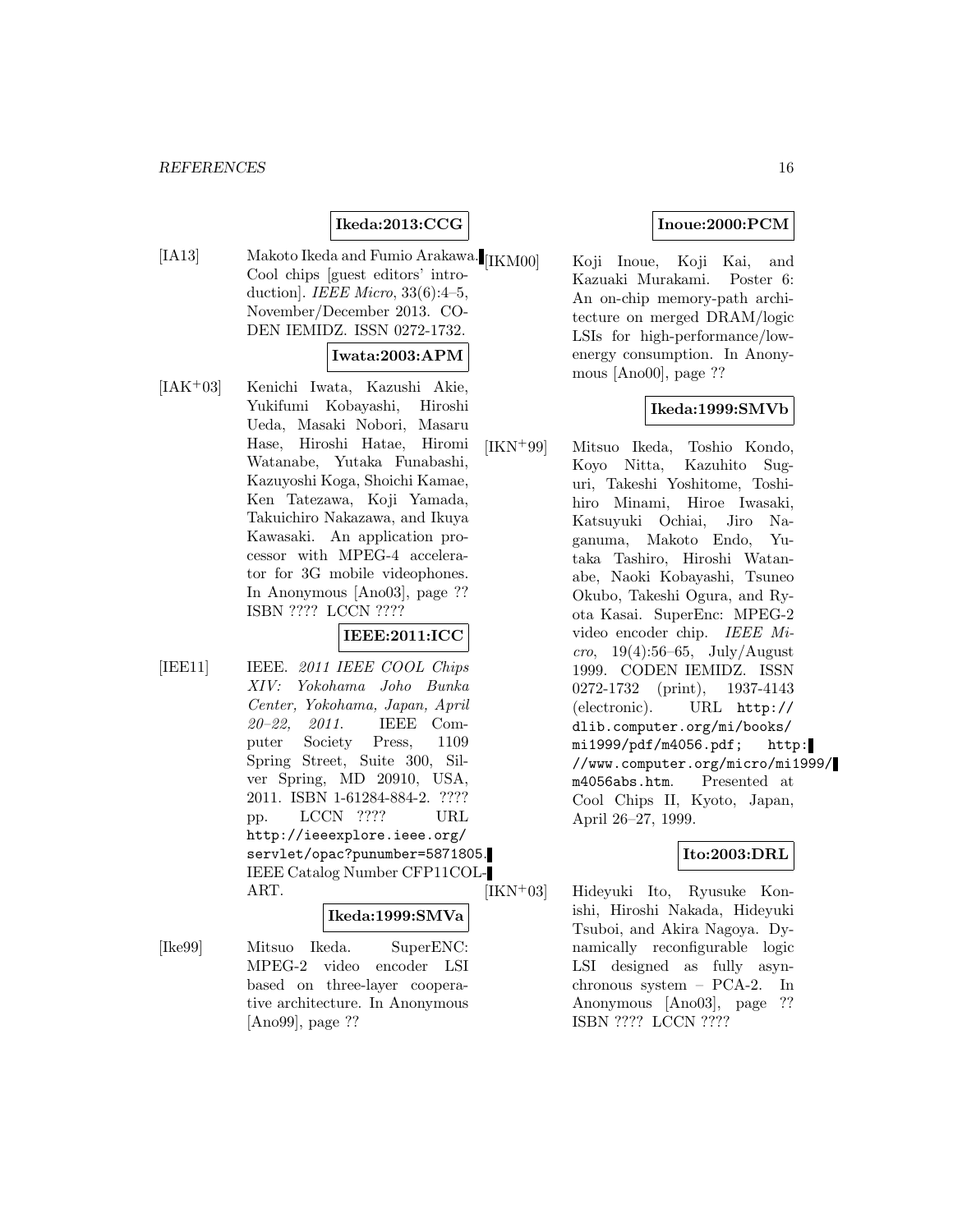#### *REFERENCES* 17

## **Iwade:2000:PD**

[IMD<sup>+</sup>00] Shuhei Iwade, Kazuaki Murakami, David R. Ditzel, Jay Heeb, and Satoshi Matsuoka. Panel discussion. In Anonymous [Ano00], page ??

## **Iida:2003:PCB**

[IS03] Yoshihiro Iida and Naohiko Shimizu. A PDP-11 compatible 16-bit embedded processor core for programmable chip. In Anonymous [Ano03], page ?? ISBN ???? LCCN ????

### **Isaka:1999:SCV**

[Isa99] Masazumi Isaka. A single-chip Voice over Internet Protocol LSI. In Anonymous [Ano99], page ??

### **Jung:1999:DST**

 $[J+99]$  Nam-Kyu Jung et al. Design of self-testable dual-port embedded memory. In Anonymous [Ano99], page ??

## **Jung:2003:LPS**

[JH03] Hwi-Sung Jung and Soo-Wan Hong. Low power system-on-achip for hybrid GPS baseband. In Anonymous [Ano03], page ?? ISBN ???? LCCN ????

## **Jeong:2003:EEG**

[JPJ<sup>+</sup>03] Cheol-Ho Jeong, Woo-Chan Park, Jong-Chul Jeong, Hyun-Jae Woo, Kil-Whan Lee, Won-Jong Lee, Il-San Kim, Seung-Gi Lee, Jae-Hyun Kim, Tack-Don Han, and Moon-Key Lee. Em-David: an embedded 3D graphic accelerator for mobile devices.

In Anonymous [Ano03], page ?? ISBN ???? LCCN ????

## **Kim:1999:ECI**

[K<sup>+</sup>99a] Hong-Kyu Kim et al. An efficient coprocessor interface scheme in CalmRISC. In Anonymous [Ano99], page ??

### **Kobayashi:1999:CEB**

[K<sup>+</sup>99b] Ryotaro Kobayashi et al. A costeffective branch target buffer with a two-level table organization. In Anonymous [Ano99], page ??

### **Komuro:2009:QSP**

[KII09] Takashi Komuro, Atsushi Iwashita, and Masatoshi Ishikawa. A QVGA-size pixel-parallel image processor for 1,000-fps vision. IEEE Micro, 29(6):58–67, November/December 2009. CO-DEN IEMIDZ. ISSN 0272-1732 (print), 1937-4143 (electronic).

### **Kimura:2009:FHM**

[KIM<sup>+</sup>09] Motoki Kimura, Kenichi Iwata, Seiji Mochizuki, Hiroshi Ueda, Masakazu Ehama, and Hiromi Watanabe. A full HD multistandard video codec for mobile applications. IEEE Micro, 29 (6):18–27, November/December 2009. CODEN IEMIDZ. ISSN 0272-1732 (print), 1937-4143 (electronic).

### **Kiyohara:2000:MCP**

[Kiy00] Tokuzo Kiyohara. Media core processor for HD-TV application (MCP2). In Anonymous [Ano00], page ??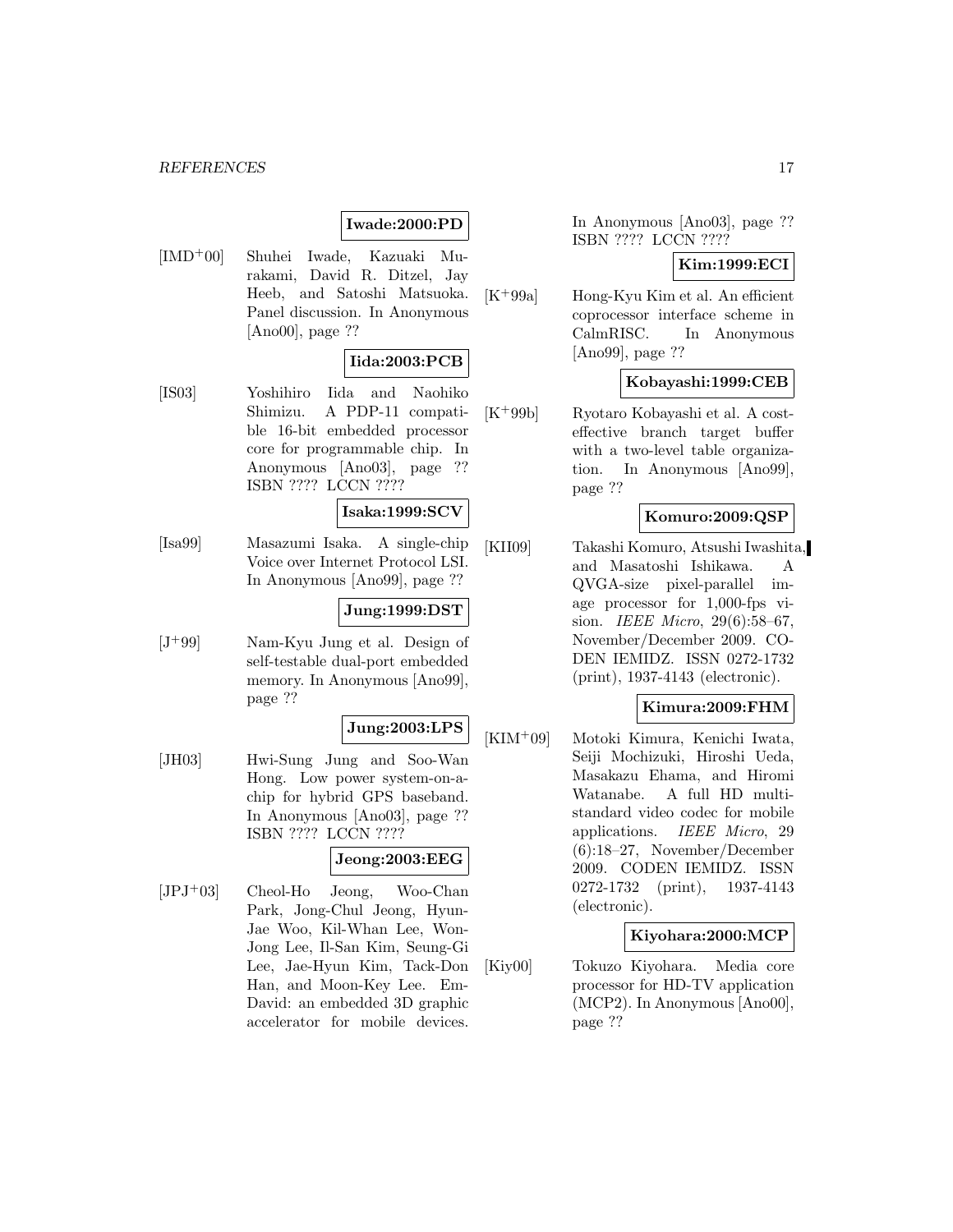## **Kim:2009:RTO**

[KKL<sup>+</sup>09] Joo-Young Kim, Minsu Kim, Seungjin Lee, Jinwook Oh, Sejong Oh, and Hoi-Jun Yoo. Real-time object recognition with neurofuzzy controlled workload-aware task pipelining. IEEE Micro, 29 (6):28–43, November/December 2009. CODEN IEMIDZ. ISSN 0272-1732 (print), 1937-4143 (electronic).

## **Kim:2000:FDP**

[KLCK00] Seung-Geun Kim, Youngkou Lee, Sungsoo Choi, and Kiseon Kim. Fully digital preambleless 40Mbps QPSK demodulator for burst transmission. In Anonymous [Ano00], page ??

## **Kwon:2000:FGA**

 $[KLI<sup>+</sup>00]$  Young-Su Kwon, Jun-Hee Lee, Yeon-Ho Im, Sung-Jae Byun, Young-Wook Jeon, Sang-Joon Nam, Byoung-Woon Kim, and Chong-Min Kyung. FGA: Geometry acceleration system with VLIW processor in 3D graphics. In Anonymous [Ano00], page ??

## **Kobayashi:1999:LPD**

[Kob99] Yoshinao Kobayashi. A low power design methodology for large-scale ASICs. In Anonymous [Ano99], page ??

### **Kohno:2003:IPA**

[Koh03] Ryuji Kohno. Invited presentation 2: Anticipation of research and business in ultra wideband (UWB) wireless systems.

In Anonymous [Ano03], page ?? ISBN ???? LCCN ????

## **Kawakami:2003:FFD**

[KOK<sup>+</sup>03] Kentaro Kawakami, Hideo Ohira, Miwako Kanamori, Masayuki Miyama, and Masahiko Yoshimoto. A feed-forward dynamic voltage control algorithm for low power/high quality MPEG4 on multi-regulated voltage CPU. In Anonymous [Ano03], page ?? ISBN ???? LCCN ????

## **Kabadi:2003:BBA**

[KP03] Mohan G. Kabadi and Ranjani Parthasarathi. Block-based alignment: a mechanism to reduce the tag comparisons for low power I-cache. In Anonymous [Ano03], page ?? ISBN ???? LCCN ????

## **Kim:2000:HPV**

[KSH<sup>+</sup>00] Jeong-Min Kim, Yun-Su Shin, In-Gu Hwang, Kyu-Myoung Lee, Kyung Soo Oh, Kwang-Sun Lee, Sang-Il Han, and Soo-Ik Chae. High-performance videophone chip with dual multimedia VLIW processor cores. In Anonymous [Ano00], page ??

## **Kyung:1999:ISS**

[Kyu99] C.-M. Kyung. Invited speech 1: In-system design verification of processors. In Anonymous [Ano99], page ??

## **Larri:1999:ALP**

[Lar99] Guy Larri. ARM920T lowpower high-performance systemon-A-chip processor. In Anonymous [Ano99], page ??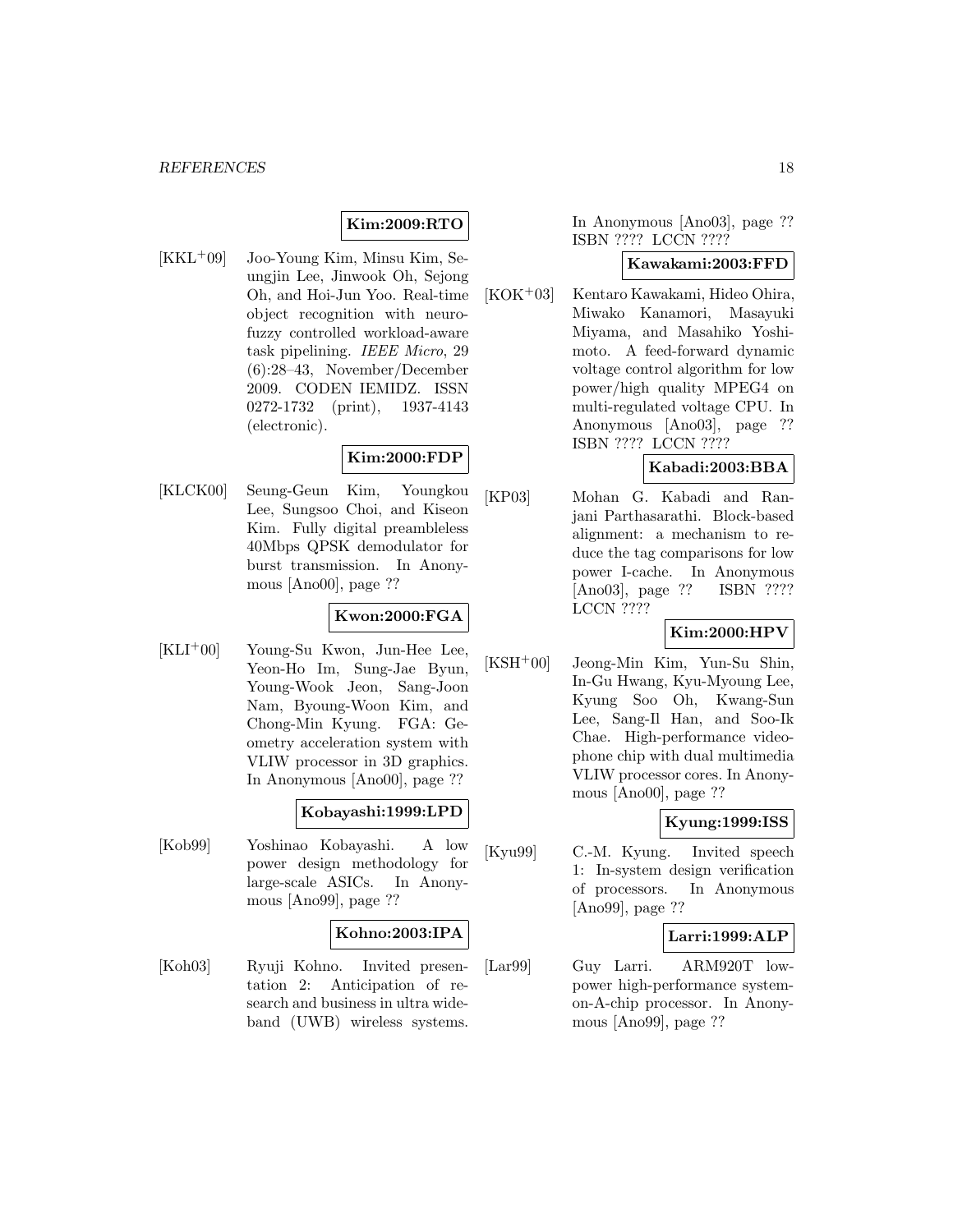## **Lee:2003:DAE**

[LLC03] Je-Hoon Lee, Won-Chul Lee, and Kyoung-Rok Cho. Design of the asynchronous embedded controller with the ad-hoc control schemes and A8051. In Anonymous [Ano03], page ?? ISBN ???? LCCN ????

## **Lee:2003:NCD**

[LMW03] Seunghun Lee, Gyu Moon, and Jae-Kyung Wee. A novel clock distribution scheme having a PVT invariance and asymptotically inherent zero skew for high density and high performance digital system. In Anonymous [Ano03], page ?? ISBN ???? LCCN ????

### **Motomura:2011:PDI**

[MAA<sup>+</sup>11] Masato Motomura, Takafumi Aoki, Toru Awashima, Toru Baji, and Masaaki Ishikawa. Panel discussions: Impact on society by fusion and harmony of mobile devices, servers, and networks — Their direction of evolutions and optimal roles. In 2011 IEEE COOL Chips XIV: Yokohama Joho Bunka Center, Yokohama, Japan, April 20– 22, 2011 [IEE11], pages 1–2. CODEN IRELAO. ISBN 1- 61284-884-2. ISSN 0367-9950. LCCN ???? URL http:/ /ieeexplore.ieee.org/stamp/ stamp.jsp?tp=&arnumber=589093\$MEY01 IEEE Catalog Number CFP11COL-ART.

#### **Machida:2000:LPM**

[Mac00] Noriaki Machida. A low power

MPEG-4 video/audio codec LSI with 16Mbit embedded DRAM. In Anonymous [Ano00], page ??

#### **Makimoto:2000:KPC**

[Mak00] Tsugio Makimoto. Keynote presentation: Cooler the better new directions in the nomadic age. In Anonymous [Ano00], page ??

### **Masuda:2000:CR**

[Mas00] Eiji Masuda. Closing remarks. In Anonymous [Ano00], page ??

#### **Matsuzawa:2000:IPS**

[Mat00] Akira Matsuzawa. Invited presentation 2: System on a chip and low power technologies for digital consumer electronics. In Anonymous [Ano00], page ??

#### **Matsuyama:2003:VHP**

[Mat03] Hideki Matsuyama. V850E2: The high performance CPU platform which realize various application systems with flexible memory configurations. In Anonymous [Ano03], page ?? ISBN ???? LCCN ????

#### **Matsuoka:2004:GC**

[Mat04] Satoshi Matsuoka. Grid computing. In Anonymous [Ano04], page ?? ISBN ???? LCCN ????

### **Makimoto:2001:CBN**

Tsugio Makimoto, Kazuhiko Eguchi, and Mitsugu Yoneyama. The cooler the better: New directions in the nomadic age. Computer, 34(4):38–42, April 2001. CODEN CPTRB4. ISSN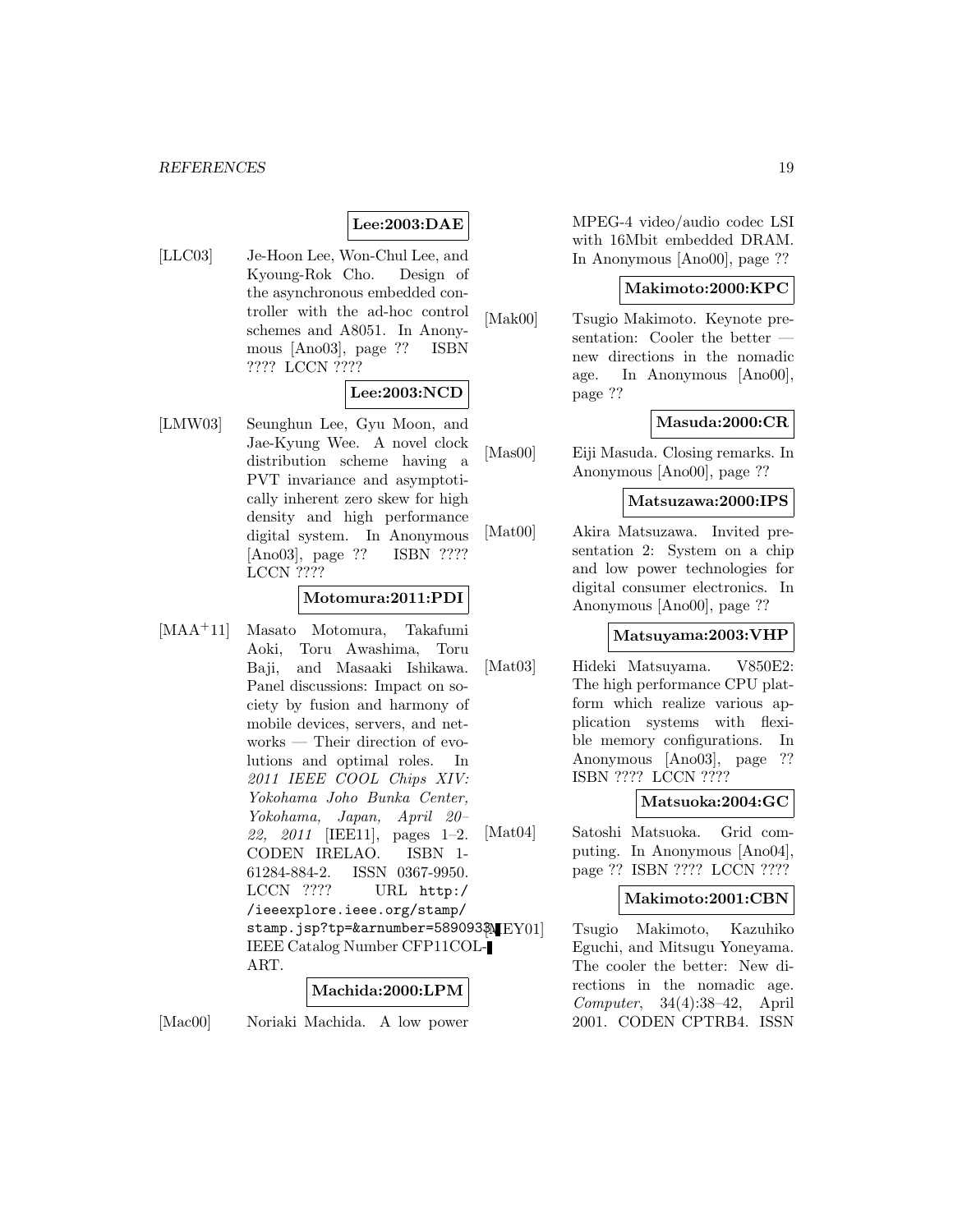0018-9162 (print), 1558-0814 (electronic). URL http:// dlib.computer.org/co/books/ co2001/pdf/r4038.pdf; http: //www.computer.org/computer/ co2001/r4038abs.htm.

## **Mitake:1999:PAE**

[Mit99] Daisuke Mitake. A processor architecture and evaluation which correspond to the deviation of the memory latency. In Anonymous [Ano99], page ??

## **Miyazaki:2003:LPD**

[Miy03] Masayuki Miyazaki. Low-power design of system LSI considering threshold voltage and body bias. Part I: Theoretical analysis of LSI performance. Part II: Schematic implementation. Part III: Future projection of lowpower system. In Anonymous [Ano03], page ?? **ISBN** ???? LCCN ????

## **Miura:2013:SHM**

[MKT<sup>+</sup>13] Noriyuki Miura, Yusuke Koizumi, Yasuhiro Take, Hiroki Matsutani, Tadahiro Kuroda, Hideharu Amano, Ryuichi Sakamoto, Mitaro Namiki, Kimiyoshi Usami, Masaaki Kondo, and Hiroshi Nakamura. A scalable 3D heterogeneous multicore with an inductive ThruChip interface. IEEE Micro, 33(6):6–15, November/December 2013. CODEN IEMIDZ. ISSN 0272-1732.

### **Matsuo:2003:IPC**

[MOT<sup>+</sup>03a] Yoshihiro Matsuo, Shigeyuki Okada, Kazuhiko Taketa, Tatsushi Ohyama, Yuh Matsuda,

Tsugio Mori, Shin'ichiro Okada, Tsuyoshi Watanabe, Tatsuya Ichikawa Yuji Yamada, Hideki Yamauchi, and Yoshifumi Matsushita. An image processor capable of block-noise-free JPEG2000 compression with 30 frames/s for digital camera applications. In Anonymous [Ano03], page ?? ISBN ???? LCCN ????

## **Miyazaki:2003:LPS**

[MOT<sup>+</sup>03b] Masayuki Miyazaki, Goichi Ono, Hidetoshi Tanaka, Norio Ohkubo, and Takayuki Kawahara. A low-power system solution aimed at a chip multiprocessor. In Anonymous [Ano03], page ?? ISBN ???? LCCN ????

## **Munakata:2003:IFL**

[MS03] Toshinori Munakata and Sudeshna Sinha. Implementation of fundamental logical gates by 1-D chaotic elements. In Anonymous [Ano03], page ?? ISBN ???? LCCN ????

## **Misaka:2003:FVC**

[MTA<sup>+</sup>03] Satoshi Misaka, Keisuke Toyama, Toshiyuki Aritsuka, Kunio Uchiyama, Kazuo Aisaka, Hiroshi Kawaguchi, and Takayasu Sakurai. Frequencyvoltage cooperative power reduction for multi-tasking multimedia applications. In Anonymous [Ano03], page ?? ISBN ???? LCCN ????

## **Matsushita:2000:MSC**

[MTN<sup>+</sup>00] Satoshi Matsushita, Sunao Torii, Masahiko Nomura, Toshiaki Inoue, Atsufumi Shibayama,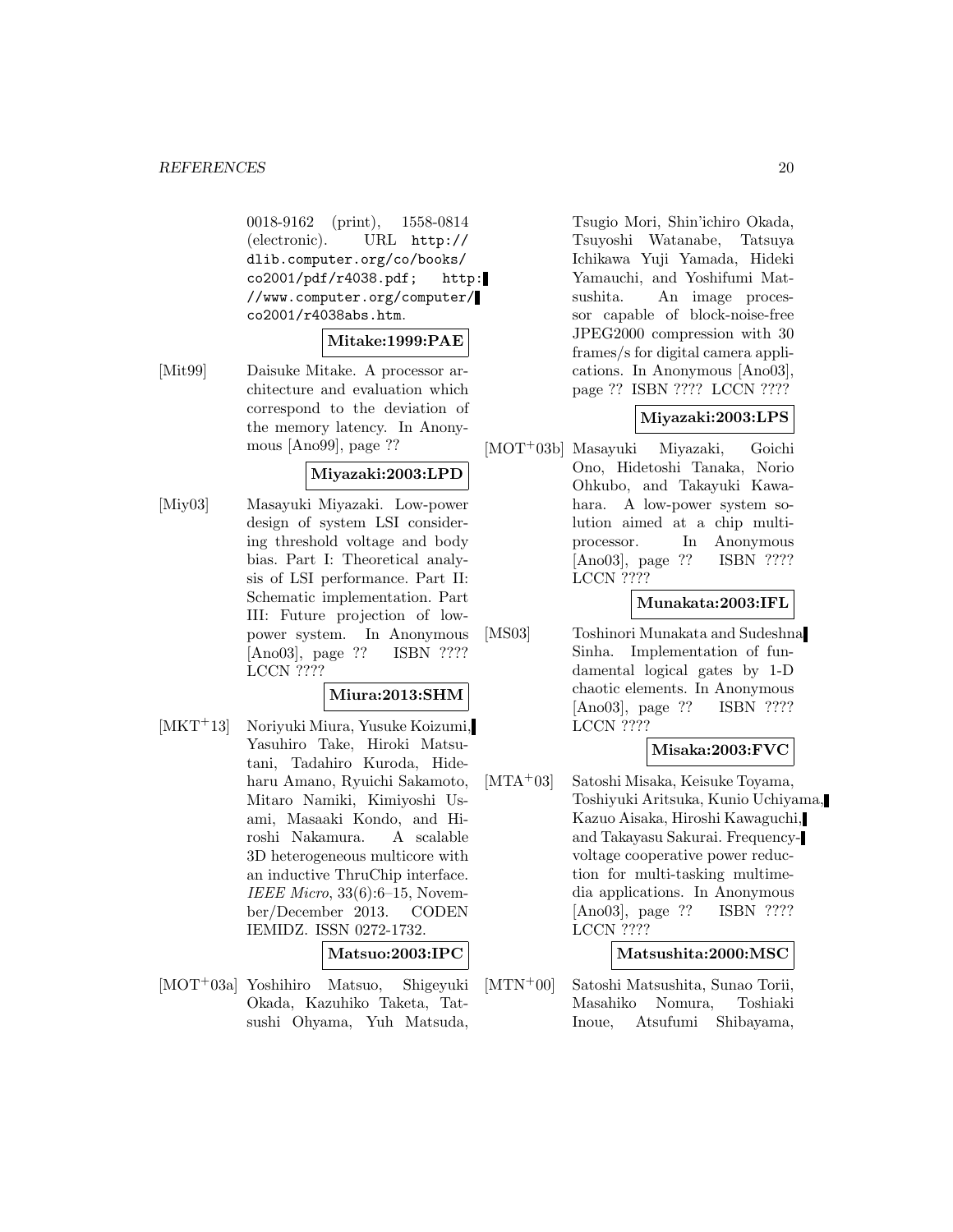Sachiko Shimada, Taku Osawa, Hiroaki Inoue, Kouichiro Minami, Junji Sakai, Yoshiyuki Ito, Yuichi Nakamura, Masato Edahiro, Naoki Nishi, and Masakazu Yamashina. Merlot: a single-chip tightly coupled fourway multi-thread processor. In Anonymous [Ano00], page ??

## **Nakamura:1999:GEI**

[Nak99] Tadao Nakamura. Guest Editor's introduction: Introducing cool chips. IEEE Mi $cro, 19(4):9-10, July/August$ 1999. CODEN IEMIDZ. ISSN 0272-1732 (print), 1937-4143 (electronic). URL http:// dlib.computer.org/mi/books/ mi1999/pdf/m4009.pdf.

### **Nakagami:2000:PMS**

[Nak00a] Kazufumi Nakagami. Poster 8: MIPS synthesizable processor core future product roadmap/ development platform. In Anonymous [Ano00], page ??

## **Nakamura:2000:CCI**

[Nak00b] Tadao Nakamura. Cool Chips III. IEEE Micro, 20(6):83– 84, November/December 2000. CODEN IEMIDZ. ISSN 0272-1732 (print), 1937-4143 (electronic). URL http:// dlib.computer.org/mi/books/ mi2000/pdf/m6083.pdf; http: //www.computer.org/micro/mi2000/ m6083abs.htm.

### **Nam:1999:VGP**

[Nam99] Sang-Joon Nam. VLIW geometry processor for 3D graphics acceleration. In Anonymous [Ano99], page ??

#### **Nanya:2003:FSA**

[Nan03] Takashi Nanya. A fusion of synchronous and asynchronous design styles. In Anonymous [Ano03], page ?? ISBN ???? LCCN ????

## **Nishi:2003:CR**

[Nis03] Naoki Nishi. Closing remarks. In Anonymous [Ano03], page ?? ISBN ???? LCCN ????

## **Nojiri:2009:DPT**

[NKI<sup>+</sup>09] Tohru Nojiri, Yuki Kondo, Naohiko Irie, Masayuki Ito, Hajime Sasaki, and Hideo Maejima. Domain partitioning technology for embedded multicore processors. IEEE Micro, 29(6):7–17, November/December 2009. CO-DEN IEMIDZ. ISSN 0272-1732 (print), 1937-4143 (electronic).

## **Nakano:2011:MGG**

[NKT<sup>+</sup>11] D. Nakano, Y. Kohda, K. Takano, Yamane, N. Ohba, and Y. Katayama. Multi-Gbps 60- GHz single-carrier system using a low-power coherent detection technique. In 2011 IEEE COOL Chips XIV: Yokohama Joho Bunka Center, Yokohama, Japan, April 20–22, 2011 [IEE11], pages 1–3. CO-DEN IRELAO. ISBN 1- 61284-884-2. ISSN 0367-9950. LCCN ???? URL http:/ /ieeexplore.ieee.org/stamp/ stamp.jsp?tp=&arnumber=5890929. IEEE Catalog Number CFP11COL-ART.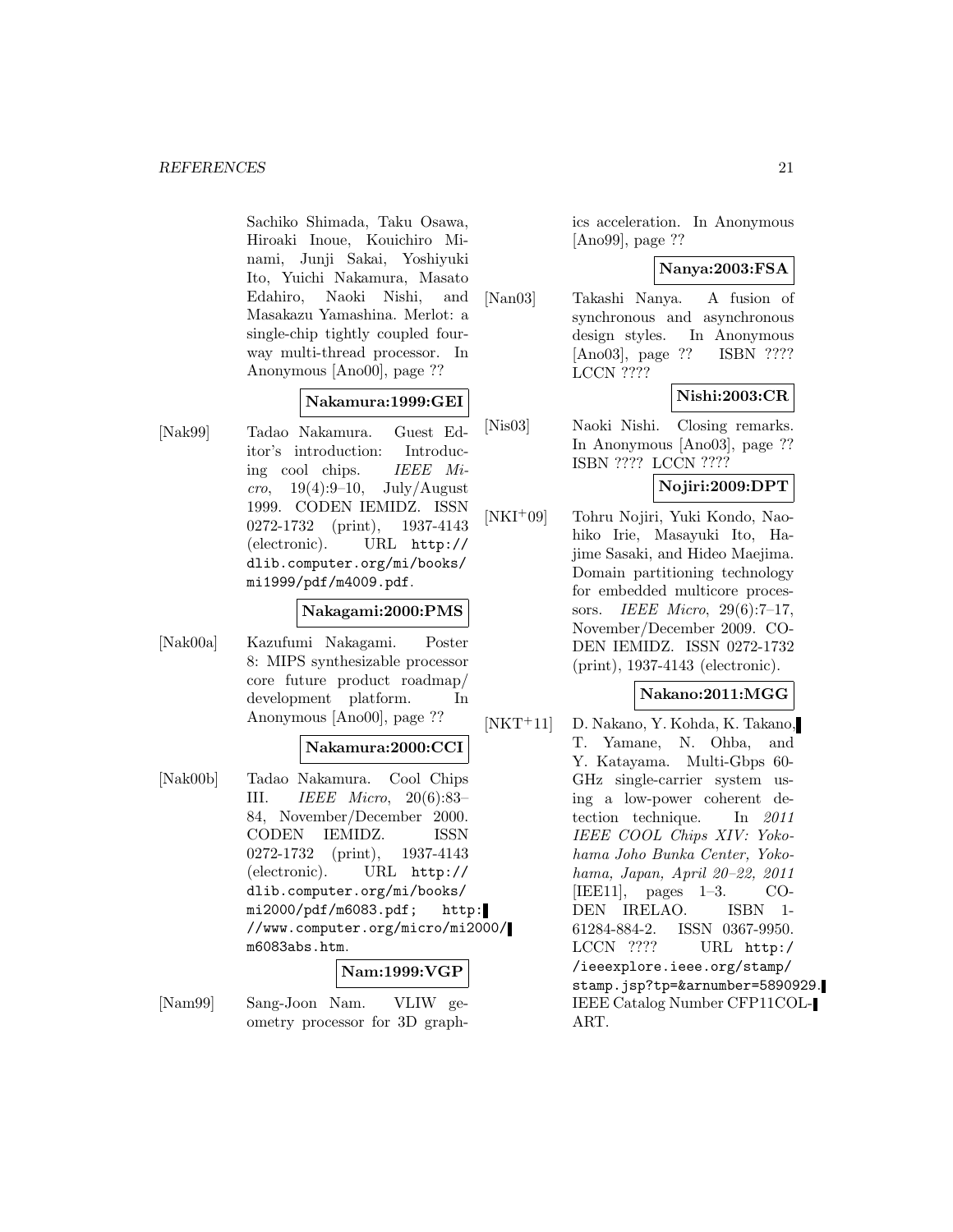### **Nakamura:2000:WOR**

[NKYT00] Tadao Nakamura, Akira Kubota, Yasuhiko Yasuda, and Josep Torrellas. Welcome and opening remarks. In Anonymous [Ano00], page ??

### **Ninomiya:2003:SCS**

[NOH<sup>+</sup>03] Kazuki Ninomiya, Shinji Ozaki, Katsumi Hoashi, Ryuji Matsuura, Hideshi Nishida, Masaaki Harada, and Toshiyuki Ochiai. Single chip system LSI for digital HDTV broadcast receivers. In Anonymous [Ano03], page ?? ISBN ???? LCCN ????

### **Nunomura:2003:EMB**

[NSI<sup>+</sup>03] Yasuhiro Nunomura, Hisakazu Sato, Niichi Itoh, Koji Nii, Kanako Yoshida, Chikako Nakanishi, Hironobu Ito, Jingo Nakanishi, Hidehiro Takata, Yasunobu Nakase, Hiroshi Makino, Akira Yamada, Takahiko Arakawa, Tsutomu Yoshihara, and Shuhei Iwade. Evaluation of a microcontroller in body-tied SOI technology. In Anonymous [Ano03], page ?? ISBN ???? LCCN ????

### **Nishi:2000:PRS**

[NTK<sup>+</sup>00a] Hiroaki Nishi, Koji Tasho, Tomohiro Kudoh, Junji Yamamoto, and Hideharu Amano. Poster 7: RHiNET-1/SW: an LSI switch for a local area system network. In Anonymous [Ano00], page ??

### **Nishi:2000:RSL**

[NTK<sup>+</sup>00b] Hiroaki Nishi, Koji Tasho, Tomohiro Kudoh, Junji Yamamoto, and Hideharu Amano. RHiNET-1/SW: an LSI switch for a local area system network. In Anonymous [Ano00], page ??

## **Ozaki:2011:SSL**

[OAN<sup>+</sup>11] N. Ozaki, H. Amano, H. Nakamura, K. Usami, M. Namiki, and M. Kondo. SLD-1 (Silent Large Datapath): a ultra low power reconfigurable accelerator. In 2011 IEEE COOL Chips XIV: Yokohama Joho Bunka Center, Yokohama, Japan, April 20– 22, 2011 [IEE11], pages 1–3. CODEN IRELAO. ISBN 1- 61284-884-2. ISSN 0367-9950. LCCN ???? URL http:/ /ieeexplore.ieee.org/stamp/ stamp.jsp?tp=&arnumber=5890918. IEEE Catalog Number CFP11COL-ART.

## **Otani:2011:GDM**

[OKN<sup>+</sup>11a] S. Otani, H. Kondo, I. Nonomura, A. Ikeya, M. Uemura, K. Asahina, K. Arimoto, S. Miura, T. Hanawa, T. Boku, and M. Sato. An 80 Gbps dependable multicore communication SoC with PCI express I/F and intelligent interrupt controller. In 2011 IEEE COOL Chips XIV: Yokohama Joho Bunka Center, Yokohama, Japan, April 20– 22, 2011 [IEE11], pages 1–3. CODEN IRELAO. ISBN 1- 61284-884-2. ISSN 0367-9950. LCCN ???? URL http:/ /ieeexplore.ieee.org/stamp/ stamp.jsp?tp=&arnumber=5890920. IEEE Catalog Number CFP11COL-ART.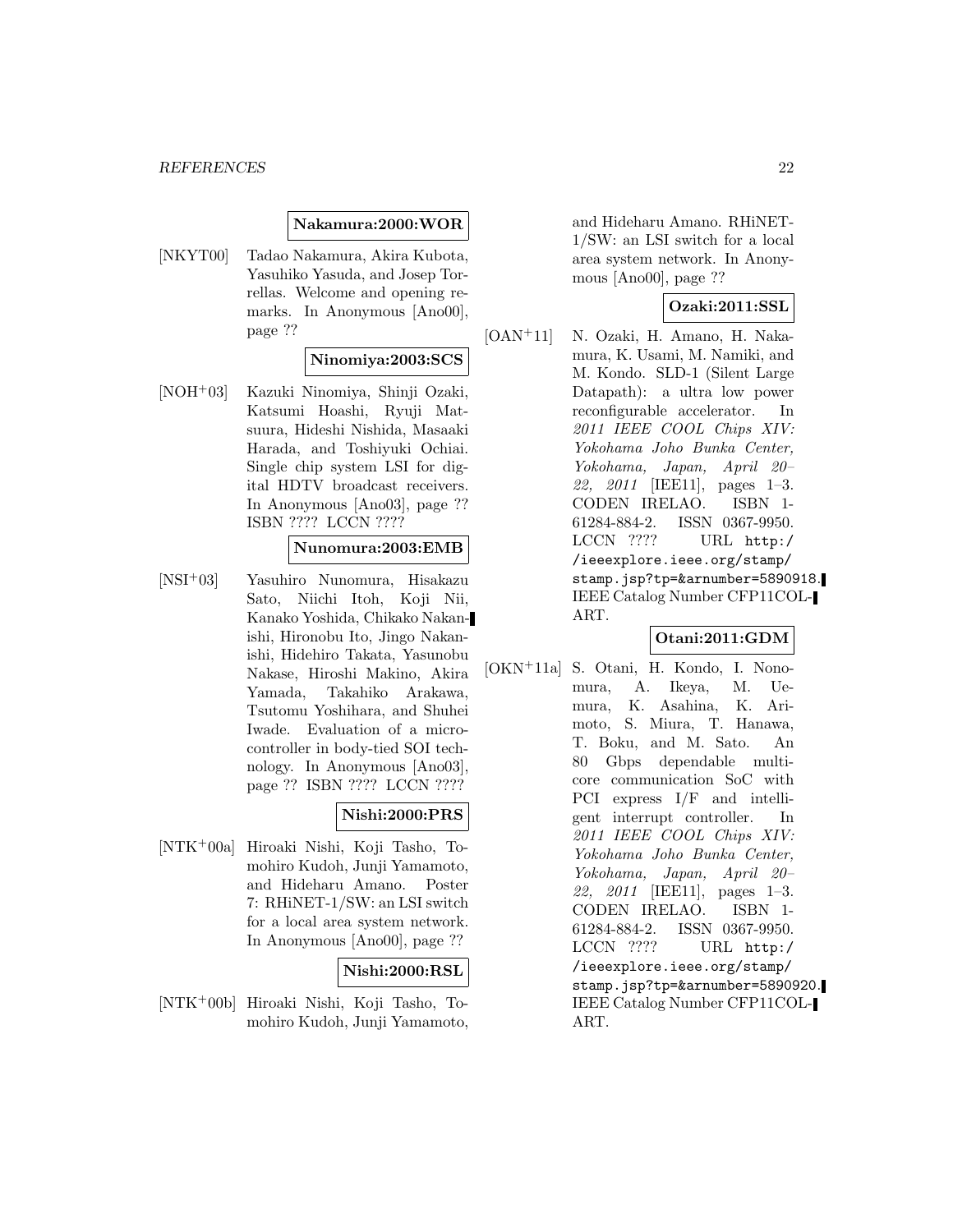## **Otani:2011:PMC**

[OKN<sup>+</sup>11b] Sugako Otani, Hiroyuki Kondo, Itaru Nonomura, Toshihiro Hanawa, Shin'ichi Miura, and Taisuke Boku. Peach: a multicore communication system on chip with PCI express. IEEE Micro, 31(6):39–50, November/December 2011. CO-DEN IEMIDZ. ISSN 0272-1732 (print), 1937-4143 (electronic).

### **Okano:2000:WVE**

[OSS<sup>+</sup>00] Hiroshi Okano, Atsuhiro Suga, Takao Sukemura, Hiromasa Takahashi, Hideo Miyake, Yasuki Nakamura, Yoshimasa Takebe, Yoshio Hirose, Michihide Kimura, Shin ichiroh Tago, Hitoshi Yoda, Yasuhiro Yamazaki, Masayuki Tsuji, Taizo Satoh, Atsushi Kakurai, and Tomoyuki Katayama. A 350MHz 5.6GOPS/1.4GFLOPS 4-way VLIW embedded microprocessor. In Anonymous [Ano00], page ??

## **Ozaki:2011:CMA**

[OYS<sup>+</sup>11] Nobuaki Ozaki, Yoshihiro Yasuda, Yoshiki Saito, Daisuke Ikebuchi, Masayuki Kimura, Hideharu Amano, Hiroshi Nakamura, Kimiyoshi Usami, Mitaro Namiki, and Masaaki Kondo. Cool mega-arrays: Ultralowpower reconfigurable accelerator chips. IEEE Micro, 31(6):6–18, November/December 2011. CO-DEN IEMIDZ. ISSN 0272-1732 (print), 1937-4143 (electronic).

## **Park:2011:LPS**

[PKKK11] Daejin Park, Tag Gon Kim, Changmin Kim, and Sungho Kwak. A low-power sync processor with a floating-point timer and universal edge tracer for 3DTV active shutter glasses. In 2011 IEEE COOL Chips XIV: Yokohama Joho Bunka Center, Yokohama, Japan, April 20– 22, 2011 [IEE11], pages  $1-3$ . CODEN IRELAO. ISBN 1- 61284-884-2. ISSN 0367-9950. LCCN ???? URL http:/ /ieeexplore.ieee.org/stamp/ stamp.jsp?tp=&arnumber=5890924. IEEE Catalog Number CFP11COL-ART.

## **Park:2000:CCS**

[PLL<sup>+</sup>00] Gi-Ho Park, Kil-Whan Lee, Jang-Soo Lee, Jung-Hoon Lee, Tack-Don Han, Shin-Dug Kim, Moon-Key Lee, Yong-Chun Kim, Seh-Woong Jeong, Hyung-Lae Roh, and Kwang-Yup Lee. Cooperative cache system: a lowpower cache structure for embedded processor. In Anonymous [Ano00], page ??

### **Ryum:1999:DLP**

[R<sup>+</sup>99] Beom Seon Ryum et al. A design of low power 16-bit ALU. In Anonymous [Ano99], page ??

## **Rabaey:2003:KPU**

[Rab03] Jan M. Rabaey. Keynote presentation: Ultra-low power computation and communication enables ambient intelligence. In Anonymous [Ano03], page ?? ISBN ???? LCCN ????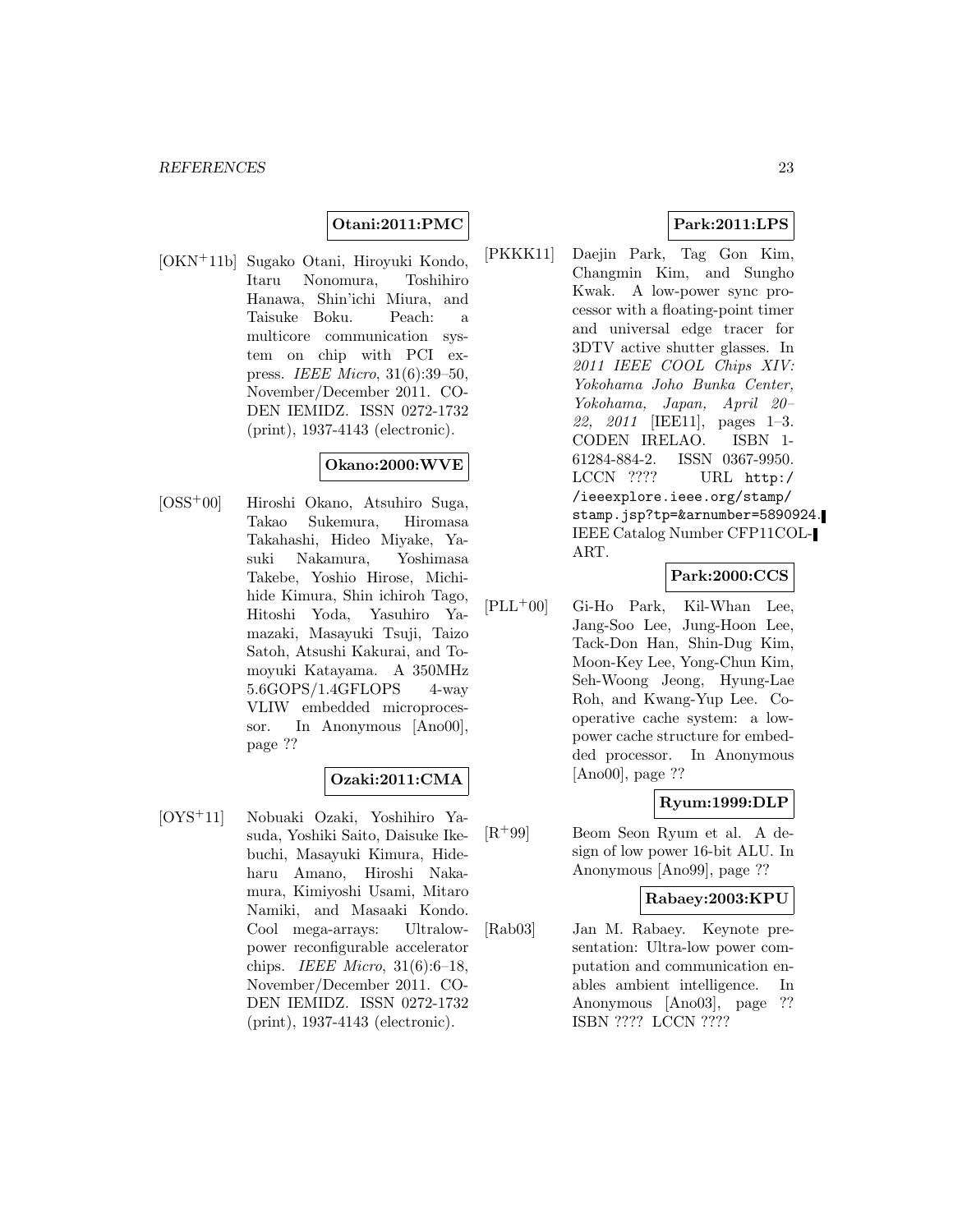#### *REFERENCES* 24

### **Sakamoto:2003:KPR**

[Sak03] Yukio Sakamoto. Keynote presentation 2: Rebirth of Japanese DRAM. In Anonymous [Ano03], page ?? ISBN ???? LCCN ????

## **Sato:2004:U**

[Sat04] Tomoyoshi Sato. Untitled. In Anonymous [Ano04], page ?? ISBN ???? LCCN ????

## **Schmit:2003:IPP**

[Sch03] Herman Schmit. Invited presentation 3./ PipeRench: Energy efficient reconfigurable computing with a clean computational model. In Anonymous [Ano03], page ?? ISBN ???? LCCN ????

### **Shimohara:1999:ISE**

[Shi99] K. Shimohara. Invited speech 2: Evolutionary systems for brain communications. In Anonymous [Ano99], pages 37–50.

#### **Sakamoto:2003:JTC**

[SHM<sup>+</sup>03] Mamoru Sakamoto, Masato Hagiwara, Takahiro Matsuo, Akira Yamada, and Shuhei Iwade. Just in time compiler for M32R processors. In Anonymous [Ano03], page ?? ISBN ???? LCCN ????

### **Sakai:2000:PSE**

[SKI<sup>+</sup>00] Junji Sakai, Masaki Kondo, Hiroyoshi Iizuka, Koji Yoshida, Masayoshi Kai, Akihisa Ikeno, Kenji Suzuki, Satoshi Kato, Masaya Obata, Sunao Torii, Satoshi Matsushita, Naoki Nishi, and Masato Edahiro. Poster

3: Software environment for single-chip multi-processor Merlot (MP98 Ver.1). In Anonymous [Ano00], page ??

## **Schmit:2003:PDW**

[SMH<sup>+</sup>03] Herman Schmit, Kazuaki Murakami, Takashi Hashimoto, Takashi Miyamori, and Fumio Arakawa. Panel discussion: What is the future COOL and high-performance architecture? In Anonymous [Ano03], page ?? ISBN ???? LCCN ????

### **Sasaki:2000:PRH**

[SMK<sup>+</sup>00a] Hiroshi Sasaki, Hitoshi Maruyama, Masaaki Kuwata, Hideaki Tsukioka, Nobuyoshi, Shoji, Hiroaki Kobayashi, and Tadao Nakamura. Poster 4: Reconfigurable hardware and its software environment for direct execution of dataflow graphs. In Anonymous [Ano00], page ??

### **Sasaki:2000:RHD**

[SMK<sup>+</sup>00b] Hiroshi Sasaki, Hitoshi Maruyama, Masaaki Kuwata, Hideaki Tsukioka, Nobuyoshi Shoji, Hiroaki Kobayashi, and Tadao Nakamura. Reconfigurable hardware for direct mapping of dataflow graphs. In Anonymous [Ano00], page ??

### **Segawa:2000:EMP**

[SMS<sup>+</sup>00] Hiroshi Segawa, Yoshinori Matsuura, Stefan Scozniovsky, Cheng Ling King, Shu Murayama, Tetsuro Wada, Ayako Harada, Satoshi Kumaki, Tetsuya Matsumura, Ken ichi Asano, and Toyohiko Yoshida. Encoding with a 162MHz media-processor for a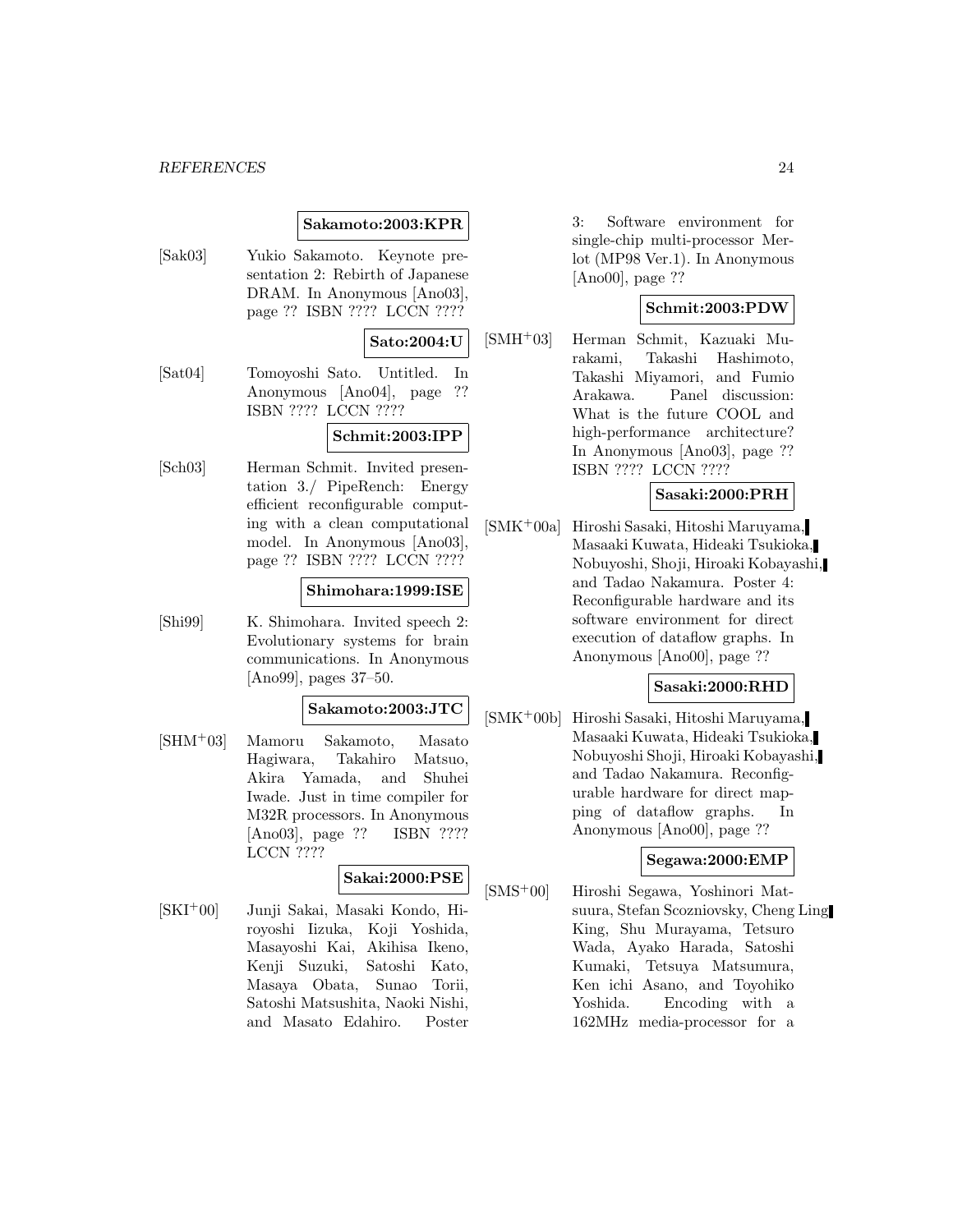single-chip encoder. In Anonymous [Ano00], page ??

### **Shimizu:2003:HPP**

[SNO<sup>+</sup>03] Yasuyuki Shimizu, Kyuotaro Nakamura, Atsuhiko Okada, Masaaki Shiotani, Yoshiki Kobayashi, Katsutoshi Yoshimura, and Satoshi Inoue. High performance powertrain microcontroller. In Anonymous [Ano03], page ?? ISBN ???? LCCN ????

**Sutoh:1999:HPP**

[Sut99] Hiroki Sutoh. A high-performance public key cryptography coprocessor for super multipurpose smart card. In Anonymous [Ano99], page ??

### **Shimamoto:2011:ACT**

[SYKM11] Hiroshi Shimamoto, Takayuki Yamashita, Misao Kubota, and Hirotaka Maruyama. Advanced camera technologies for broadcasting. IEEE Micro,  $31(6):51-$ 57, November/December 2011. CODEN IEMIDZ. ISSN 0272- 1732 (print), 1937-4143 (electronic).

# **Suzuki:2011:HTL**

[SYY<sup>+</sup>11] Tomoya Suzuki, Hideki Yamada, Toshiyuki Yamagishi, Daisuke Takeda, Koji Horisaki, Toshio Fujisawa, Yasuo Unekawa, Tom Vander Aa, and Liesbet Van der Perre. High-throughput, low-power software-defined radio using reconfigurable processors. IEEE Micro, 31(6):19–28, November/December 2011. CO-

DEN IEMIDZ. ISSN 0272-1732 (print), 1937-4143 (electronic).

### **Takano:1999:CAC**

[T<sup>+</sup>99a] Kohji Takano et al. A cryptographic accelerator card with small fast low-power RSA engines. In Anonymous [Ano99], page ??

## **Takata:1999:IDC**

[T<sup>+</sup>99b] Hidehiro Takata et al. Instruction decode and clock skew control for a 2.3V, 300MHz multimedia processor. In Anonymous [Ano99], page ??

## **Takahashi:2000:PCD**

[TAD<sup>+</sup>00] Osamu Takahashi, Naoaki Aoki, Sang H. Dhong, Peter Hofstee, Nobuo Kojima, Kyung T. Lee, Kevin Nowka, Steve Posluszny, and Joel Silberman. Power considerations in dynamic circuits for a gigahertz microprocessor. In Anonymous [Ano00], page ??

## **Tajima:2003:VHP**

[Taj03] Kuniyasu Tajima. VR7701: a high performance out-of-order superscalar microprocessor with integrated L2 cache and peripherals. In Anonymous [Ano03], page ?? ISBN ???? LCCN ????

### **Takahashi:1999:ISL**

[Tak99] Hiroshi Takahashi. Invited speech 3: Low power and high speed digital signal processor. In Anonymous [Ano99], page ??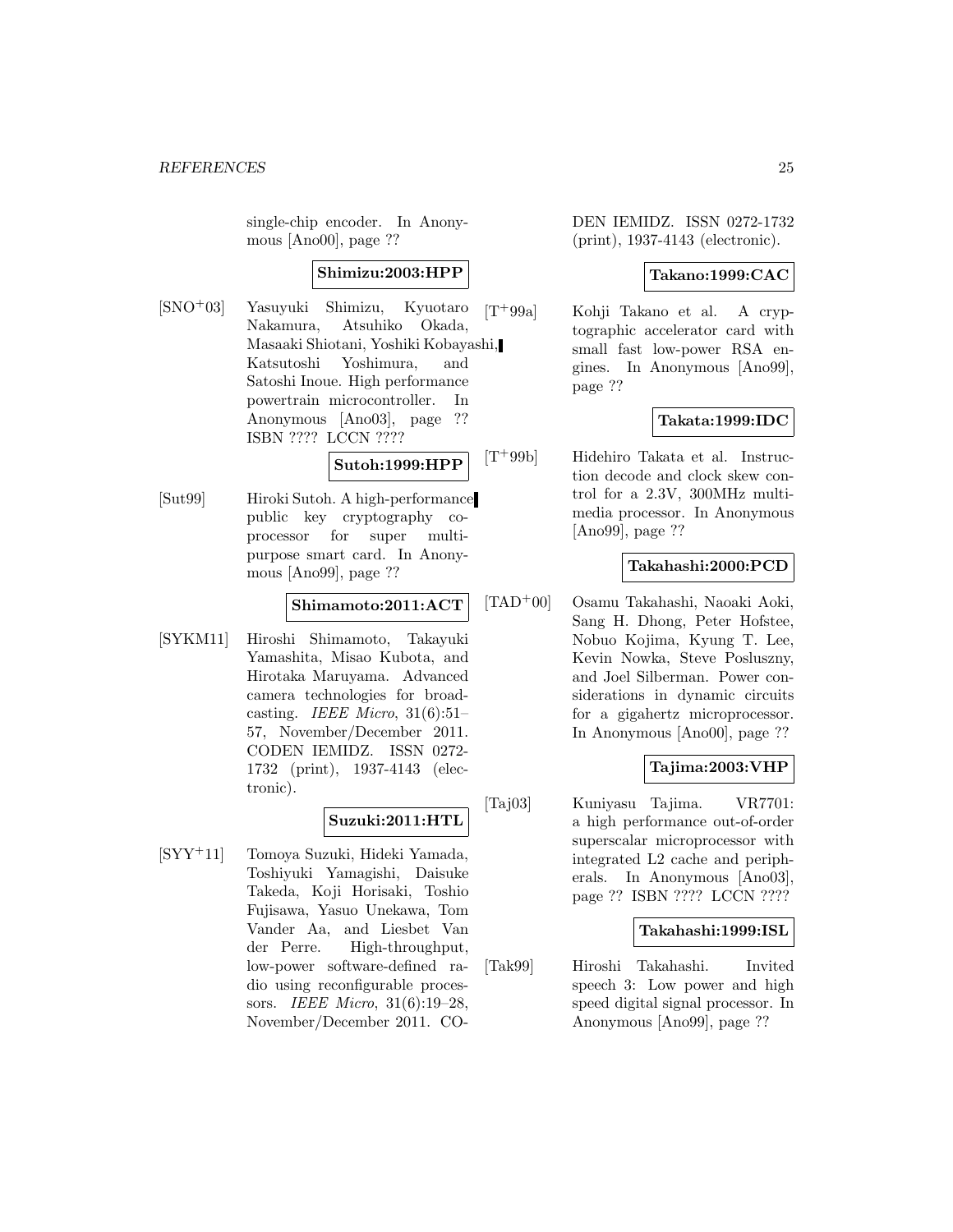## **Tan:2011:NML**

[TDC<sup>+</sup>11] Xiao-Liang Tan, Anh-Tuan Do, Shou-Shun Chen, Kiat-Seng Yeo, and Zhi-Hui Kong. A new match line sensing technique in Content Addressable Memory. In 2011 IEEE COOL Chips XIV: Yokohama Joho Bunka Center, Yokohama, Japan, April 20– 22, 2011 [IEE11], pages  $1-3$ . CODEN IRELAO. ISBN 1- 61284-884-2. ISSN 0367-9950. LCCN ???? URL http:/ /ieeexplore.ieee.org/stamp/ stamp.jsp?tp=&arnumber=5890926. IEEE Catalog Number CFP11COL-ART.

### **Tsuchie:2003:SCM**

[TFH<sup>+</sup>03] K. Tsuchie, T. Fujisawa, J. Hasegawa, T. Shiozawa, T. Fujita, K. Seki-Fukuda, T. Higashi, R. Bandai, N. Yoshida, K. Shinohara, T. Watanabe, H. Hatano, K. Noguchi, T. Saito, Y. Unekawa, and T. Aikawa. A single chip MAC/PHY processor for 5 GHz WLAN applications. In Anonymous [Ano03], page ?? ISBN ???? LCCN ????

### **Tanino:2003:ECT**

[TSA03] Asami Tanino, Toshinori Sato, and Itsujiro Arita. An evaluation of constructive timing violation via CSLA design. In Anonymous [Ano03], page ?? ISBN ???? LCCN ????

## **Taki:2011:DSU**

[TSI<sup>+</sup>11] D. Taki, T. Shiozawa, K. Ito, Y. Shiba, K. Horisaki, H. Kajihara, T. Yamagishi, M. Sekiya,

A. Yamaga, T. Fujita, H. Hara, M. Kuwahara, T. Fujisawa, and Y. Unekawa. A  $7\mu$ W deep-sleep, ultra low-power WLAN baseband LSI for mobile applications. In 2011 IEEE COOL Chips XIV: Yokohama Joho Bunka Center, Yokohama, Japan, April 20– 22, 2011 [IEE11], pages 1–3. CODEN IRELAO. ISBN 1- 61284-884-2. ISSN 0367-9950. LCCN ???? URL http:/ /ieeexplore.ieee.org/stamp/ stamp.jsp?tp=&arnumber=5890931. IEEE Catalog Number CFP11COL-ART.

### **Takano:2000:PTH**

[TSO00] Kohji Takano, Akashi Satoh, and Nobuyuki Ohba. Poster 5: TATSU — hardware accelerator for public-key cryptography using Montgomery method. In Anonymous [Ano00], page ??

## **Takata:1999:DMM**

[TWN<sup>+</sup>99] Hidehiro Takata, Tetsuya Watanabe, Tetsuo Nakajima, Takashi Takagaki, Hisakazu Sato, Atsushi Mohri, Akira Yamada, Toshiki Kanamoto, Yoshio Matsuda, Shuhei Iwade, and Yasutaka Horiba. The D30V/ MPEG multimedia processor. IEEE Micro, 19(4):38–47, July/ August 1999. CODEN IEMIDZ. ISSN 0272-1732 (print), 1937- 4143 (electronic). URL http:// dlib.computer.org/mi/books/ mi1999/pdf/m4038.pdf; http: //www.computer.org/micro/mi1999/ m4038abs.htm. Presented at Cool Chips II, Kyoto, Japan, April 26–27, 1999.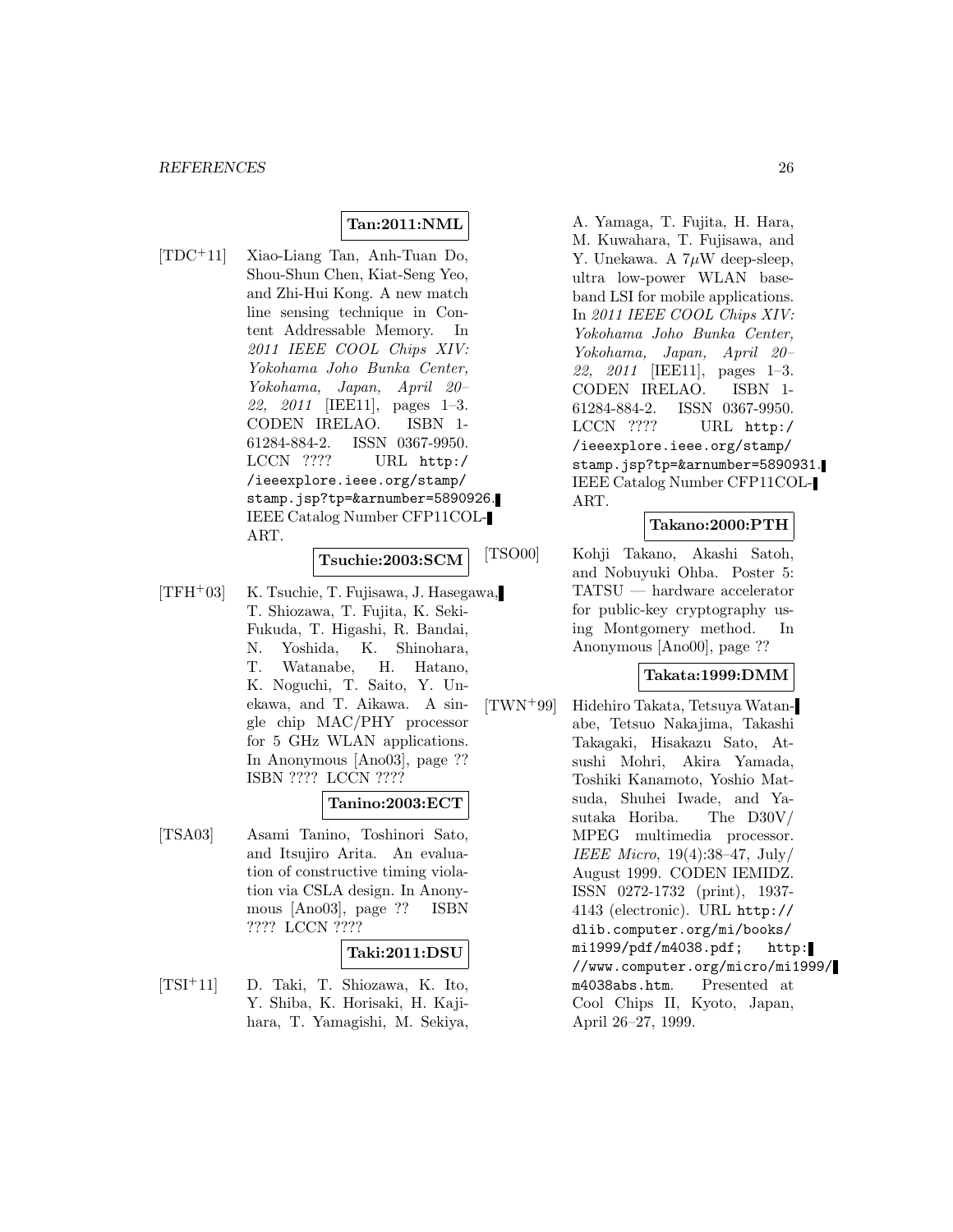#### *REFERENCES* 27

## **Uchiyama:2000:SSA**

[Uch00] Kunio Uchiyama. The SH-5/ ST50: An advanced microprocessor core for networking and multimedia applications. In Anonymous [Ano00], page ??

## **Ussey:2000:CPP**

[Uss00] Cary Ussey. Poster 1: Configurable processing platforms: Redefining SoC. In Anonymous [Ano00], page ??

### **Venkateswaran:2003:LPC**

[VSPN03] N. Venkateswaran, V. Deepak Sarathi, J. Arun Padmanabhan, and Sunil Nataraj. A 90nm low power chip design for high performance DSP applications. In Anonymous [Ano03], page ?? ISBN ???? LCCN ????

## **Watcharawitch:2003:MME**

[WM03] Panit Watcharawitch and Simon W. Moore. MulTEP: Mul-Tithreaded Embedded Processors. In Anonymous [Ano03], page ?? ISBN ???? LCCN ????

#### **Yamazaki:1999:RPP**

[Y<sup>+</sup>99a] Nobuyuki Yamazaki et al. Responsive processor for parallel/ distributed real-time processing. In Anonymous [Ano99], page ??

## **Yang:1999:EIB**

[Y<sup>+</sup>99b] Sun-Woong Yang et al. An efficient implementation of BIST based on IEEE 1149.1 for fixed point DSP processor. In Anonymous [Ano99], page ??

## **Chiang:2000:KPS**

[yC00] Shang yi Chiang. Keynote presentation 3: Strategy in an IP era. In Anonymous [Ano00], page ??

## **Chiang:2001:FDO**

[yC01] Shang yi Chiang. Foundries and the dawn of an Open IP era. Computer, 34(4):43–46, April 2001. CODEN CPTRB4. ISSN 0018-9162 (print), 1558- 0814 (electronic). URL http:// dlib.computer.org/co/books/ co2001/pdf/r4043.pdf; http: //www.computer.org/computer/ co2001/r4043abs.htm.

### **Yamada:2003:CPM**

[YDKA03] Yutaka Yamada, Katsuaki Deguchi, Naoto Kaneko, and Hideharu Amano. Core processor/ multicontext device co-design. In Anonymous [Ano03], page ?? ISBN ???? LCCN ????

## **Yoshikawa:2011:FSH**

[YHT<sup>+</sup>11] T. Yoshikawa, F. Hyuga, M. Tokunaga, Y. Yamada, and S. Asano. FlexGrip: a small and highperformance programmable hardware for highly sequential application. In 2011 IEEE COOL Chips XIV: Yokohama Joho Bunka Center, Yokohama, Japan, April 20–22, 2011 [IEE11], pages 1–3. CO-DEN IRELAO. ISBN 1- 61284-884-2. ISSN 0367-9950. LCCN ???? URL http:/ /ieeexplore.ieee.org/stamp/ stamp.jsp?tp=&arnumber=5890917.